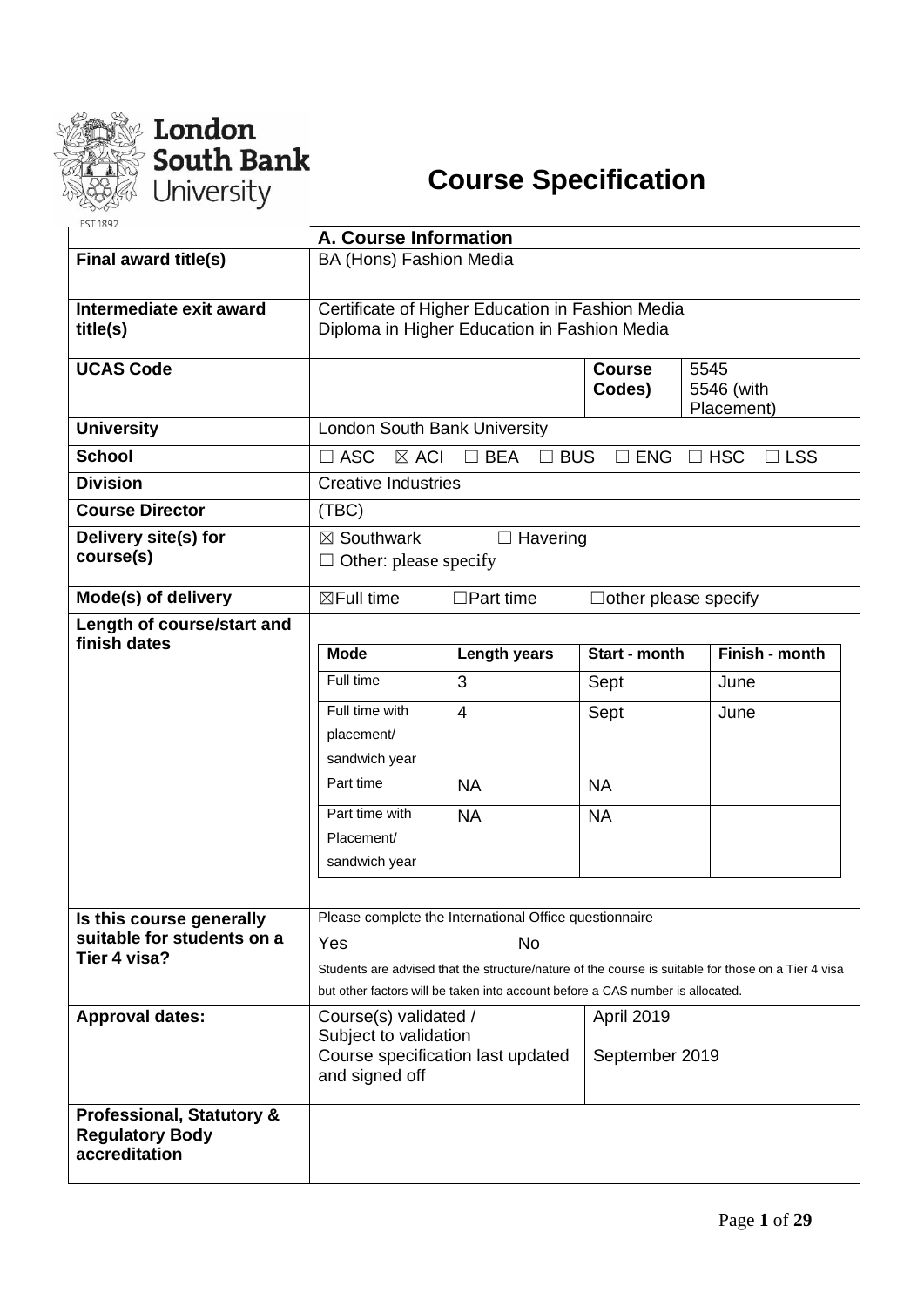| <b>Reference points:</b>    | Internal<br>External                                                                                                                                                                                                                             | LSBU Corporate Strategy 2015-2020<br>Academic Quality and Enhancement Manual<br>School of Arts & Creative Industries Roadmap<br><b>LSBU Academic Regulations</b><br>QAA Quality Code for Higher Education 2013<br>QAA Subject Benchmark Statements for<br>Communications, Media, Film and Cultural |  |  |  |  |  |  |  |
|-----------------------------|--------------------------------------------------------------------------------------------------------------------------------------------------------------------------------------------------------------------------------------------------|----------------------------------------------------------------------------------------------------------------------------------------------------------------------------------------------------------------------------------------------------------------------------------------------------|--|--|--|--|--|--|--|
|                             |                                                                                                                                                                                                                                                  | Studies (2016) and Art & Design (2016)<br>QAA Framework for Higher Education<br>Qualifications                                                                                                                                                                                                     |  |  |  |  |  |  |  |
|                             |                                                                                                                                                                                                                                                  | <b>Competitions and Markets Authority (CMA)</b><br><b>SEEC Level Descriptors 2016</b>                                                                                                                                                                                                              |  |  |  |  |  |  |  |
|                             | <b>B. Course Aims and Features</b>                                                                                                                                                                                                               |                                                                                                                                                                                                                                                                                                    |  |  |  |  |  |  |  |
| <b>Distinctive features</b> |                                                                                                                                                                                                                                                  |                                                                                                                                                                                                                                                                                                    |  |  |  |  |  |  |  |
| of course                   | ❖ Providing a broad-based course of study in Fashion Media,<br>with a high degree of practitioner input, to ensure exposure to<br>and experience of the most current industry practices across<br>a range of practical and theoretical contexts. |                                                                                                                                                                                                                                                                                                    |  |  |  |  |  |  |  |
|                             |                                                                                                                                                                                                                                                  | ❖ Nurturing creativity through experiential learning in a variety<br>of industry-facing and live project briefs with optional<br>internship and networking opportunities to enhance<br>experience and employability in a competitive field.                                                        |  |  |  |  |  |  |  |
|                             |                                                                                                                                                                                                                                                  | ❖ Collaborating with students across a range of specialisms in<br>our Fashion, Journalism and Media programmes, offering<br>students opportunities to develop diverse skillsets as well as<br>build social capital and professional networks.                                                      |  |  |  |  |  |  |  |
|                             |                                                                                                                                                                                                                                                  | $\triangle$ Enabling students to specialise in an area of media practice<br>at levels 5 and 6, relating to their personal career ambitions,<br>to produce a distinctive and industry-ready portfolio of work.                                                                                      |  |  |  |  |  |  |  |
|                             |                                                                                                                                                                                                                                                  | ❖ Encouraging and supporting entrepreneurial activity<br>throughout the course, integrated with University-wide<br>initiatives, and through core modules in personal and<br>professional development, creativity and enterprise.                                                                   |  |  |  |  |  |  |  |
|                             |                                                                                                                                                                                                                                                  | ❖ Opportunities to collaborate internationally with renowned<br>academic partners abroad, to enhance practice on a global<br>platform i.e. opportunity to work with fashion and media<br>students at Ryerson University, Canada, in Level 5.                                                       |  |  |  |  |  |  |  |
|                             | ❖ The course offers the opportunity of a 'sandwich' year in<br>industry between Levels 4 and 5.                                                                                                                                                  |                                                                                                                                                                                                                                                                                                    |  |  |  |  |  |  |  |
|                             |                                                                                                                                                                                                                                                  |                                                                                                                                                                                                                                                                                                    |  |  |  |  |  |  |  |
| <b>Course Aims</b>          |                                                                                                                                                                                                                                                  | The BA (Hons) Fashion Media degree aims to:                                                                                                                                                                                                                                                        |  |  |  |  |  |  |  |
|                             |                                                                                                                                                                                                                                                  | 1. Develop academically confident graduates, equipped for a<br>variety of future careers with national and international                                                                                                                                                                           |  |  |  |  |  |  |  |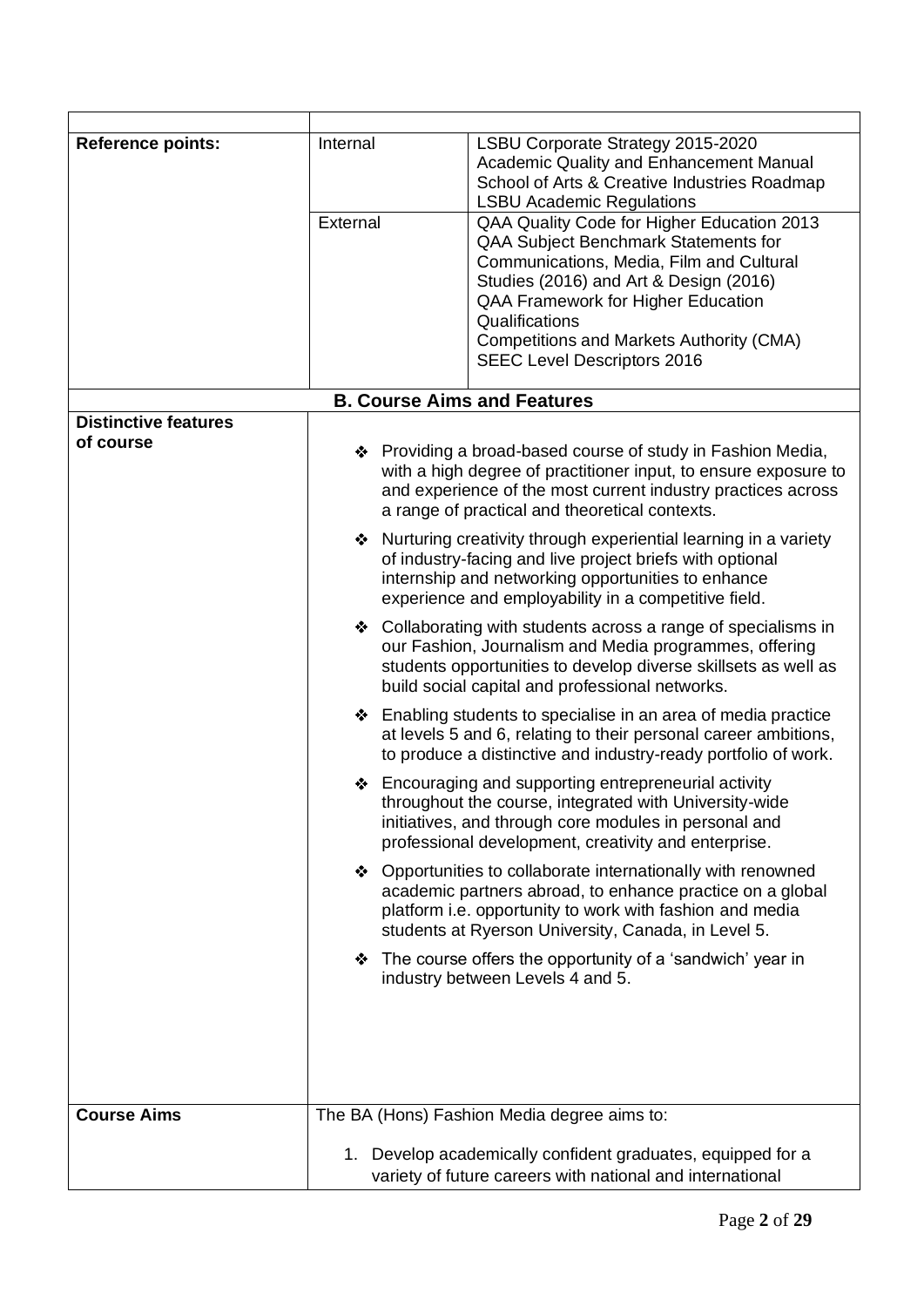|                                           | perspectives, through the provision of a supportive learning<br>environment that nurtures an understanding and application of                                                                                                                                                         |
|-------------------------------------------|---------------------------------------------------------------------------------------------------------------------------------------------------------------------------------------------------------------------------------------------------------------------------------------|
|                                           | theory and practice.                                                                                                                                                                                                                                                                  |
|                                           | 2. Nurture creativity and entrepreneurship and maximise<br>opportunities for students to specialise in areas of practice<br>relating to their individual career ambitions.                                                                                                            |
|                                           | 3. Develop the capacity for independent thought, critical<br>reflection, analytical and problem solving skills, entrepreneurial<br>spirit, academic curiosity, creativity, and strategic and ethical<br>decision making in a broadly global commercial context.                       |
|                                           | 4. Enhance employability by embedding professional and<br>academic skills development throughout the course; by<br>providing continuing career support; and maximising<br>opportunities for engagement with industry though live projects,<br>placements, internships and networking. |
|                                           | 5. Prepare students for lifelong learning within the world of work<br>or post-graduate study throughout the delivery of a robust and<br>future-fit curriculum that is flexible and responsive to the<br>emerging needs of the profession.                                             |
|                                           | 6. Support the creative and imaginative production of work to the<br>strongest potential of each student.                                                                                                                                                                             |
| <b>Course Learning</b><br><b>Outcomes</b> | The programme provides opportunities for students to develop and<br>demonstrate knowledge and skills in a range of areas described below.                                                                                                                                             |
|                                           | A: Knowledge & Understanding                                                                                                                                                                                                                                                          |
|                                           | On completion of the programme the successful student will have<br>knowledge and understanding of:                                                                                                                                                                                    |
|                                           | Key practices, debates, techniques and technologies in<br>A1:<br>fashion media and their professional application within a<br>range of practical, theoretical, historical, ethical and<br>cultural contexts.                                                                          |
|                                           | A2:<br>Core professional principles, processes, technologies<br>and ideologies and their application in a range of<br>theoretical and practical contexts                                                                                                                              |
|                                           | A3: Main issues around fashion media and their<br>interrelationship with other fields of study, such as<br>fashion journalism, social media strategies and fashion<br>photography.                                                                                                    |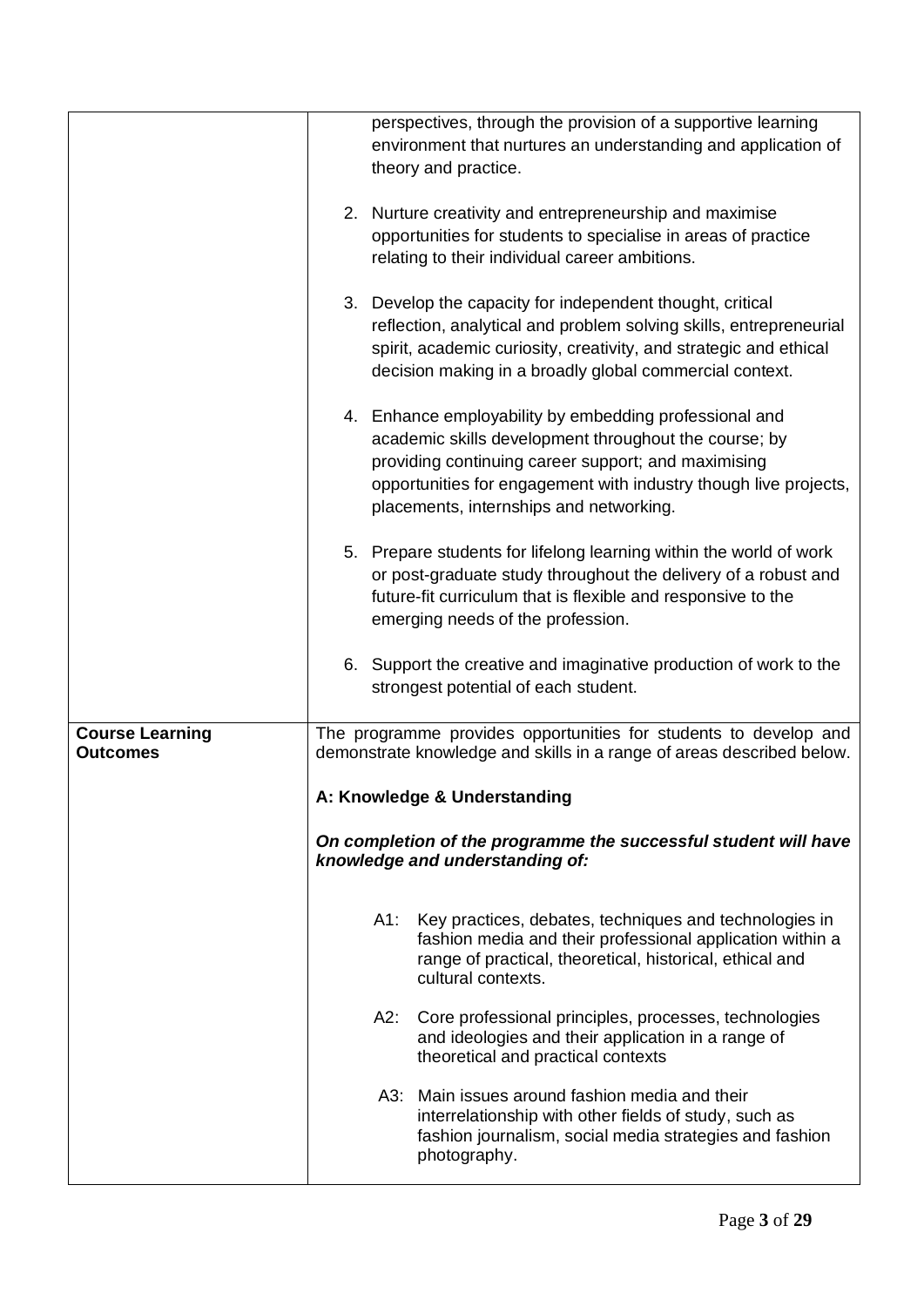| <b>B: Intellectual Skills</b> |                                                                                                                                                                                                                                                                                                                                                      |
|-------------------------------|------------------------------------------------------------------------------------------------------------------------------------------------------------------------------------------------------------------------------------------------------------------------------------------------------------------------------------------------------|
| able to:                      | Students will develop their intellectual skills such that they are                                                                                                                                                                                                                                                                                   |
| B1:                           | Carry out sustained independent enquiry, demonstrating<br>an ability to be creative, imaginative, analytical, critical,<br>reflective and capable of solving problems effectively.                                                                                                                                                                   |
| B2:                           | Identify, analyse and evaluate information and<br>appropriate methodologies in the area of Fashion Media,<br>and apply the digital literacy necessary to strategise and<br>support evidence-based decision-making.                                                                                                                                   |
| B3:                           | Develop a professional approach to their studies and a<br>'learning for life' attitude that supports the need to be<br>flexible, manage expectations and be open to change<br>and new ideas.                                                                                                                                                         |
| <b>C: Practical Skills</b>    |                                                                                                                                                                                                                                                                                                                                                      |
| are able to:                  | Students will acquire and develop practical skills such that they                                                                                                                                                                                                                                                                                    |
| $C1$ :                        | Develop the ability to act creatively and entrepreneurially<br>to generate ideas through appropriate research activities,<br>develop and communicate concepts, produce, manage<br>and exploit intellectual property, and gain the appropriate<br>support to deliver successful outcomes in response to set<br>briefs and/or self-initiated activity. |
| $C2$ :                        | Produce distinctive and creative work in the area of<br>Fashion Media, being able to experiment, innovate and<br>prototype ideas.                                                                                                                                                                                                                    |
| C3:                           | Develop interpersonal skills in pitching ideas, negotiating,<br>persuasion and presentation and use these skills in<br>generating and collaborating with business and<br>publishing contacts.                                                                                                                                                        |
| $C4$ :                        | Demonstrate technical proficiency in the production of<br>imaginative and innovative work using a range of media;                                                                                                                                                                                                                                    |
| <b>D: Transferable Skills</b> |                                                                                                                                                                                                                                                                                                                                                      |
|                               | Students will acquire and develop transferable skills such<br>that they are able to                                                                                                                                                                                                                                                                  |
| D1:                           | Build and maintain effective collaborative relationships<br>with others from a range of backgrounds, cultures, and<br>disciplines.                                                                                                                                                                                                                   |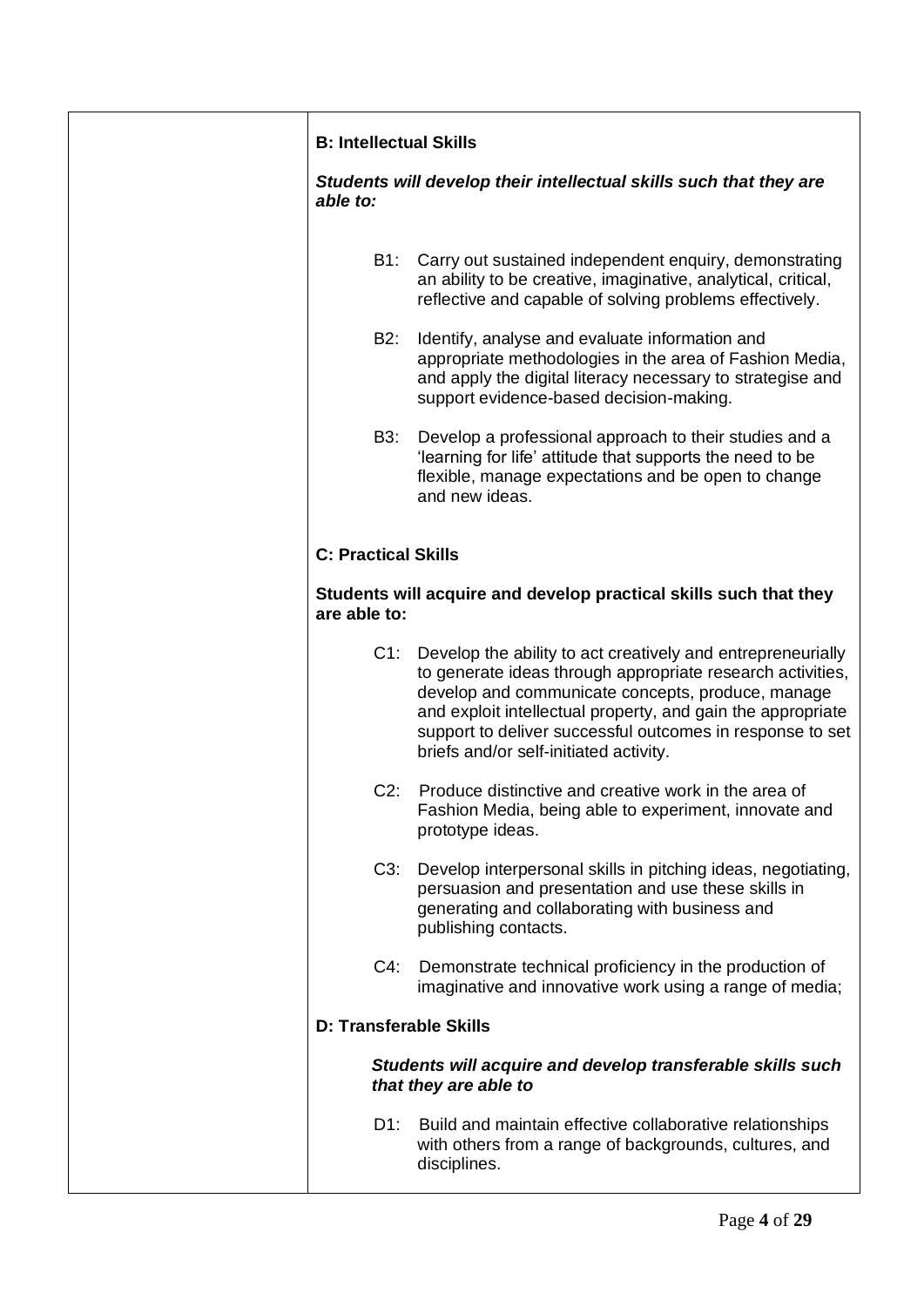|  | D2: Develop communication and listening skills including the<br>ability to produce effective and articulate verbal, visual<br>and written communications using a range of media<br>appropriate to a variety of audiences.            |
|--|--------------------------------------------------------------------------------------------------------------------------------------------------------------------------------------------------------------------------------------|
|  | D3: Develop the self-reflective and self-management skills<br>that engender flexibility, resilience, sensitivity to diversity<br>and the assertiveness to accept responsibility and<br>appropriately plan, organise and manage time. |

# **C. Teaching and Learning Strategy**

Our teaching and learning strategy seeks to reflect and apply the educational philosophy of the institution and the rationale, aims and learning outcomes of the course. The acquisition of knowledge and understanding will be delivered through a variety of strategies:

**Lectures** allow key topics to be introduced and investigated across each academic level. Guest speakers from business and academia will bring specialist knowledge into the classroom.

**Seminars and workshops** support the lectures with a strong focus on small group activities to encourage the active participation of students, develop peer learning and promote the sharing of knowledge and support amongst our diverse student body. These sessions promote dialogue and debate and offer a participative platform for the exploration of theory and practice.

**Group work and in-class presentations** promote inclusivity, active participation and effective communication skills. Students will work together to share knowledge and develop an understanding of co-operative practice and teamwork. The successful use of verbal and non-verbal presentation styles are key skills taught in relation to pitching to clients / planning high-impact presentations.

**Group tutorials 'Learning Teams'** are both tutor and student led to encourage appropriate and effective communication styles in a professional context. Group tutorials allow the sharing of ideas amongst peers and the evaluation of opinions within a diverse student body. This enables students to develop and evaluate logical arguments and encourages students to be accepting and open minded to new ideas and divergent ways of thinking.

**Individual tutorials** support students on a one-to-one level and are useful in evaluating progress. As students move through the course there is a shift towards more self-directed study and individual tutorials support the practical application of skills in more specialist and professional contexts.

**Practice-based workshops** provide opportunities to learn and develop practical skills through technical instruction, focusing on the safe and effective use of equipment and the professional techniques employed in fashion media. This may take place in a lecture theatre, seminar room, studio, computer lab or 'on-location'.

## **Self-managed learning**

Students are expected to undertake self-directed study for each module of the course. A 20 credit module will involve 200 hours of study and a 40 credit module will involve 400 hours of study overall. This study time is broken down into classroom-based 'contact hours' and 'student managed learning hours' (a breakdown of these hours are included within each module descriptor for the course). Selfmanaged learning activities should supplement and consolidate classroom based activity and include: researching and developing practical outcomes for project based work, reading recommended texts and relevant journal articles, application of knowledge to additional problem based exercises, engaging in coursework, group discussion and review of key topics. Many of these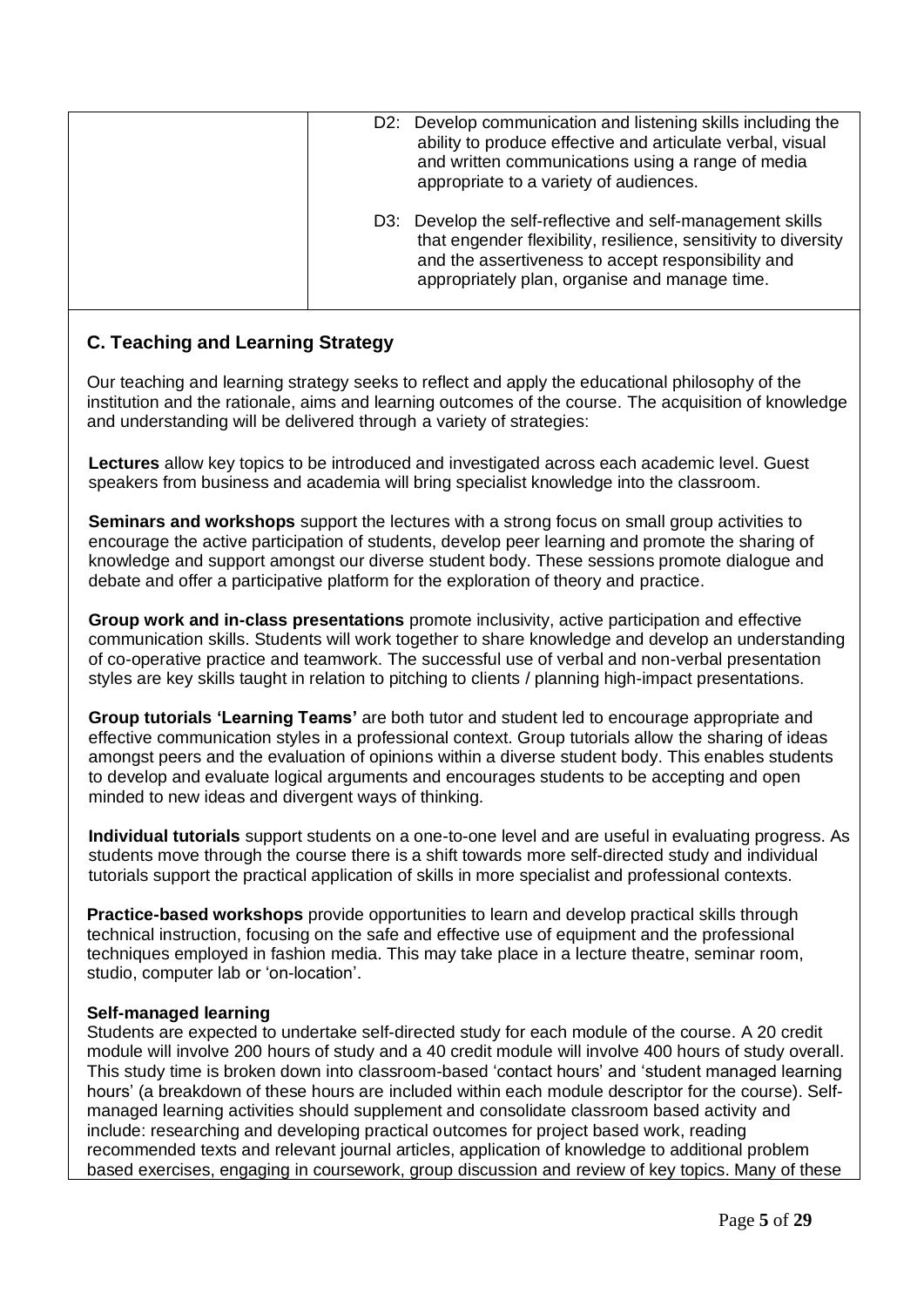activities are supported in the virtual learning environment (VLE).

## **Resources to support studies:**

The course content draws on the opportunities offered by our brand new, advanced production facilities located in Elephant Studios at LSBU. Students have access to a vast range of media equipment and studio spaces, such as a **Digital Newsroom**; **Film, Photography and Sound Studios**; and **Edit Suites** for visual effects. LSBU's **Print Lab**, **Mac Labs**, **Grading Suites** and **Screening Cinema** ensure students are able to produce professional quality outcomes and collaborate with a highly creative community of undergraduate and postgraduate practitioners.

Use of the **Virtual Learning Environment (VLE)** supports the exchange of information between staff, students and student collaborators. This virtual environment also provides access to the most up-to-date information at a modular and course level, acting as a central hub whereby students can find links to important information about staff and course resources i.e. libraries, computer labs, studios and equipment stores (including opening hours). Further information about additional services that London South Bank University provides around student support can be found on the university website.

# **D. Assessment**

Assessment offers students the opportunity to engage in an active learning process, which recognises and supports learning and achievement. An integrated formative and summative assessment and feedback process is a key component to every module on this course:

**Formative assessment** activities provide opportunity for developmental feedback and reflective learning and are a key feature of the teaching and learning strategy implemented throughout the course. Formative feedback is given at strategic points in the module by tutors and student peers to ensure students engage in a process of continuous learning. Specialist practice-based modules in fashion media regularly provide formative feedback in the form of group tutorials, which are an important point of on-going contact between staff and students. Often called 'Learning Teams', group tutorials function as an intimate and supportive environment for providing critical project feedback. Supported by module tutors, each student is encouraged to actively participate in group discussions surrounding the generation, development, production and analysis of ideas.

**Summative assessment** is given following the culmination of each module to indicate the level at which each learning outcome has been met. This is usually in the form of a percentage with written feedback. Modes of assessment vary and aim to compliment the most current industry practice. Practical and professional skills are assessed predominantly through individual and group coursework. Coursework for assessment may include practical projects, supporting research materials, essays, reports, development materials and / or written evaluations to demonstrate relevant module learning outcomes. Often more than one mode of assessment will be required to ensure that students are able to demonstrate each learning outcome for the module. Details can be found on each of the module specifications available on the VLE.

**Student progression**: Students must pass all modules in order to progress to the next level of study and achieve the credit points necessary to achieve the award (120 credits points are required at each level). The course team will provide students with information about assessment, progression and attainment during course activities.

# **E. Academic Regulations**

The University's Academic Regulations apply for this course.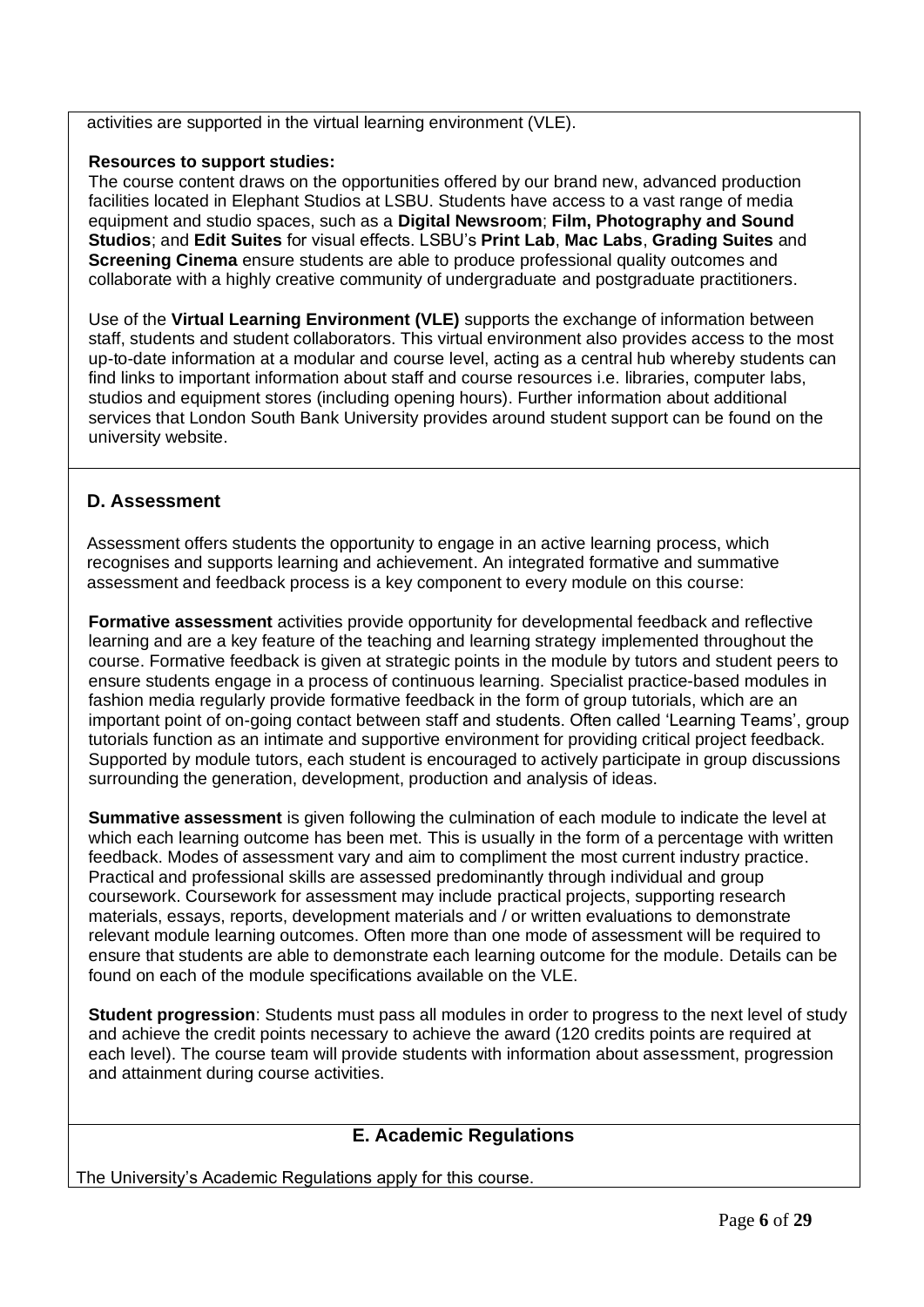# **F. Entry Requirements**

- Interview and/or Portfolio
- A Level BCC**; 104 UCAS points**
- BTEC Extended Diploma MMM**; 96 UCAS point**
- Access to HE qualifications with 9 Distinctions 36 Merits**; 96 UCAS points**
- Equivalent level 3 qualifications worth 106 UCAS points
- Applicants must hold 5 GCSEs A-C including Maths and English or equivalent (reformed GCSEs grade 4 or above).
- We welcome qualifications from around the world. English language qualifications for international students: IELTS score of 6.0 or Cambridge Proficiency or Advanced Grade C.

## **G. Course structure(s)**

#### **Course overview**

The course is structured around 360 credit points (120 credits per year for 3 years) with modules of 20 and 40 credits. The course structure information is shown below and students may choose elective modules at level 5. The elective modules offered are contingent on sufficient student demand. Some electives may not be available in any one year and new electives may be added. The course offers the option of a placement year between levels 5 and 6.

|         | <b>Semester 1</b>                                                            |            | <b>Semester 2</b>                                                  |            |  |  |  |  |
|---------|------------------------------------------------------------------------------|------------|--------------------------------------------------------------------|------------|--|--|--|--|
| Level 4 | <b>Fuelling Ideas</b><br>Compulsory                                          | 20 Credits | <b>Digital Artistry in Post</b><br><b>Production</b><br>Compulsory | 20 Credits |  |  |  |  |
|         | <b>Digital Journalism 1</b><br>Compulsory                                    | 20 Credits | Introduction to<br><b>Broadcast Journalism</b><br>Compulsory       | 20 Credits |  |  |  |  |
|         | <b>Fashion Promotion in</b><br><b>Context</b><br>Compulsory                  | 20 Credits | <b>Visual</b><br><b>Communications</b><br>Compulsory               | 20 Credits |  |  |  |  |
|         |                                                                              |            |                                                                    |            |  |  |  |  |
| Level 5 | Fashion, Editorial and<br><b>Advertising</b><br>Photography<br>Compulsory    | 20 Credits | <b>Audiences of the</b><br><b>Future</b><br>Compulsory             | 20 Credits |  |  |  |  |
|         | <b>Innovation in Visual</b><br><b>Thinking</b><br>Compulsory                 | 20 Credits | <b>Innovation in Practice</b><br>Compulsory                        | 20 Credits |  |  |  |  |
|         | <b>Innovation and Digital</b><br><b>Design</b><br>Optional<br>0 <sub>R</sub> | 20 Credits | <b>Creativity: The Creative</b><br><b>Industries</b><br>Compulsory | 20 Credits |  |  |  |  |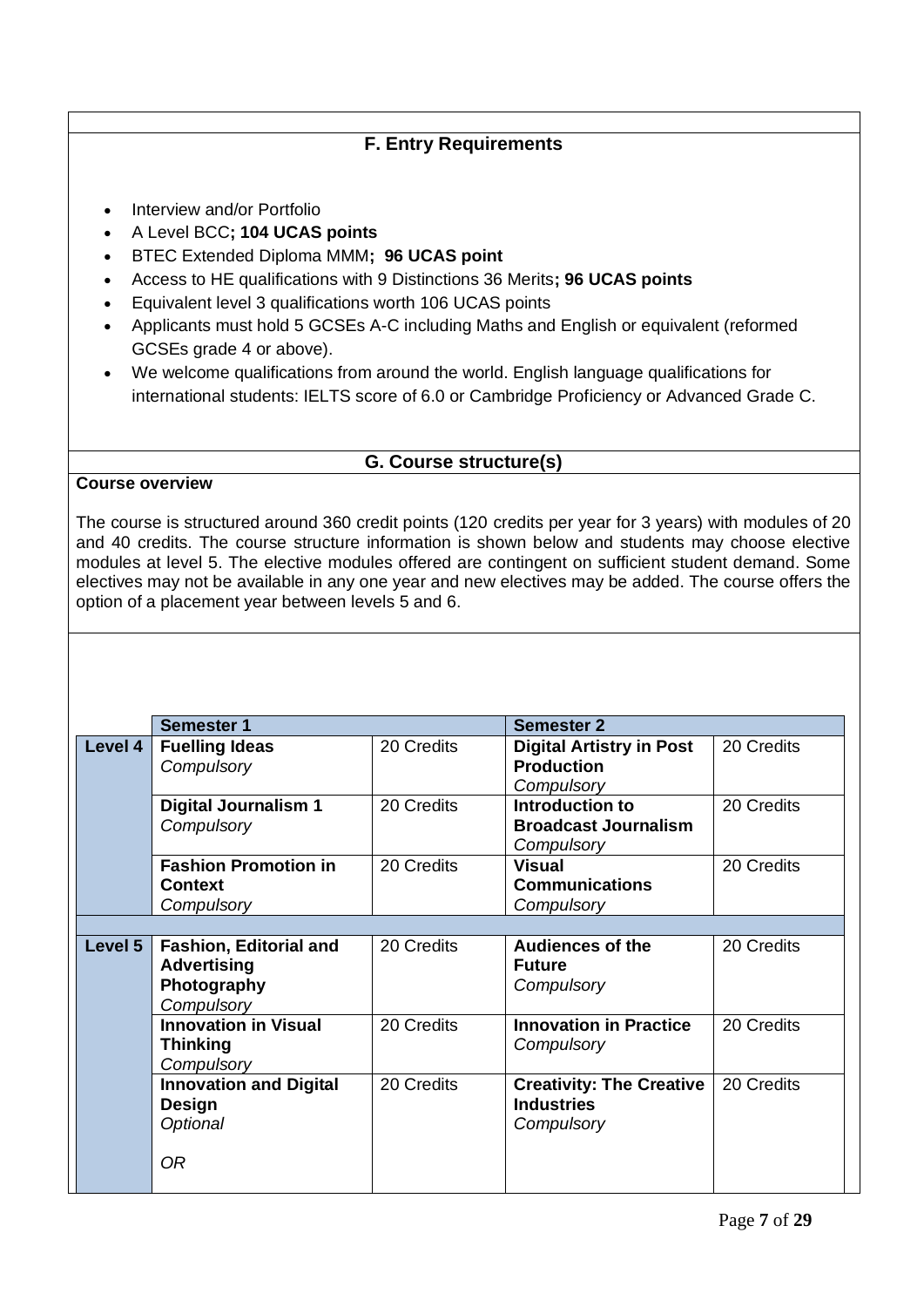|                                                    | <b>International Live Brief</b><br>Optional              |            |                                              |            |  |  |  |  |
|----------------------------------------------------|----------------------------------------------------------|------------|----------------------------------------------|------------|--|--|--|--|
| <b>Optional Sandwich Year / Industry Placement</b> |                                                          |            |                                              |            |  |  |  |  |
| Level 6                                            | <b>Portfolio Evolution</b><br>Compulsory                 | 20 Credits | <b>Major Project Portfolio</b><br>Compulsory | 40 Credits |  |  |  |  |
|                                                    | <b>Enterprising Futures</b><br>Compulsory                | 20 Credits | <b>Future Fashion</b>                        | 20 Credits |  |  |  |  |
|                                                    | <b>Creative Research</b><br><b>Project</b><br>Compulsory | 20 Credits |                                              |            |  |  |  |  |

# BA (Hons) Fashion Media – **Full time**

## **Placements information**

The course offers the opportunity for all undergraduate Home/EU students to undertake an internship, mentorship or work experience and an optional placement year between Levels 5 and 6. The course team will provides information about formal and informal placement opportunities and mentorship frameworks as the course progresses.

# **H. Course Modules**

This course runs collaboratively, bringing the best expertise together from the [School of Arts and](http://www.lsbu.ac.uk/schools/arts-and-creative-industries)  [Creative Industries](http://www.lsbu.ac.uk/schools/arts-and-creative-industries) through a range of compulsory and elective modules. Students will learn a rich mix of creative, cultural, management and business skills, alongside key practice-based modules in specialist areas of fashion media:

| <b>Module Code</b> | <b>Module Title</b>   | Level          | <b>Semes</b><br>ter | <b>Credit</b><br>value | <b>Assessment</b>                                                                                                                                                                |
|--------------------|-----------------------|----------------|---------------------|------------------------|----------------------------------------------------------------------------------------------------------------------------------------------------------------------------------|
| <b>New</b>         | <b>Fuelling Ideas</b> | $\overline{4}$ | 1                   | 20                     | <b>Summative</b><br>Assessment:<br><b>CW1.</b><br>100% Portfolio                                                                                                                 |
| CR1_4_DJ1          | Digital Journalism    | $\overline{4}$ | 1                   | 20                     | <b>Summative</b><br><b>Assessment:</b><br>CW <sub>1</sub><br><b>WEBSITE: 50%</b><br><b>CW2: ONLINE TEST:</b><br>30%<br><b>CW3:</b><br><b>PROFESSIONAL</b><br><b>CONDUCT: 20%</b> |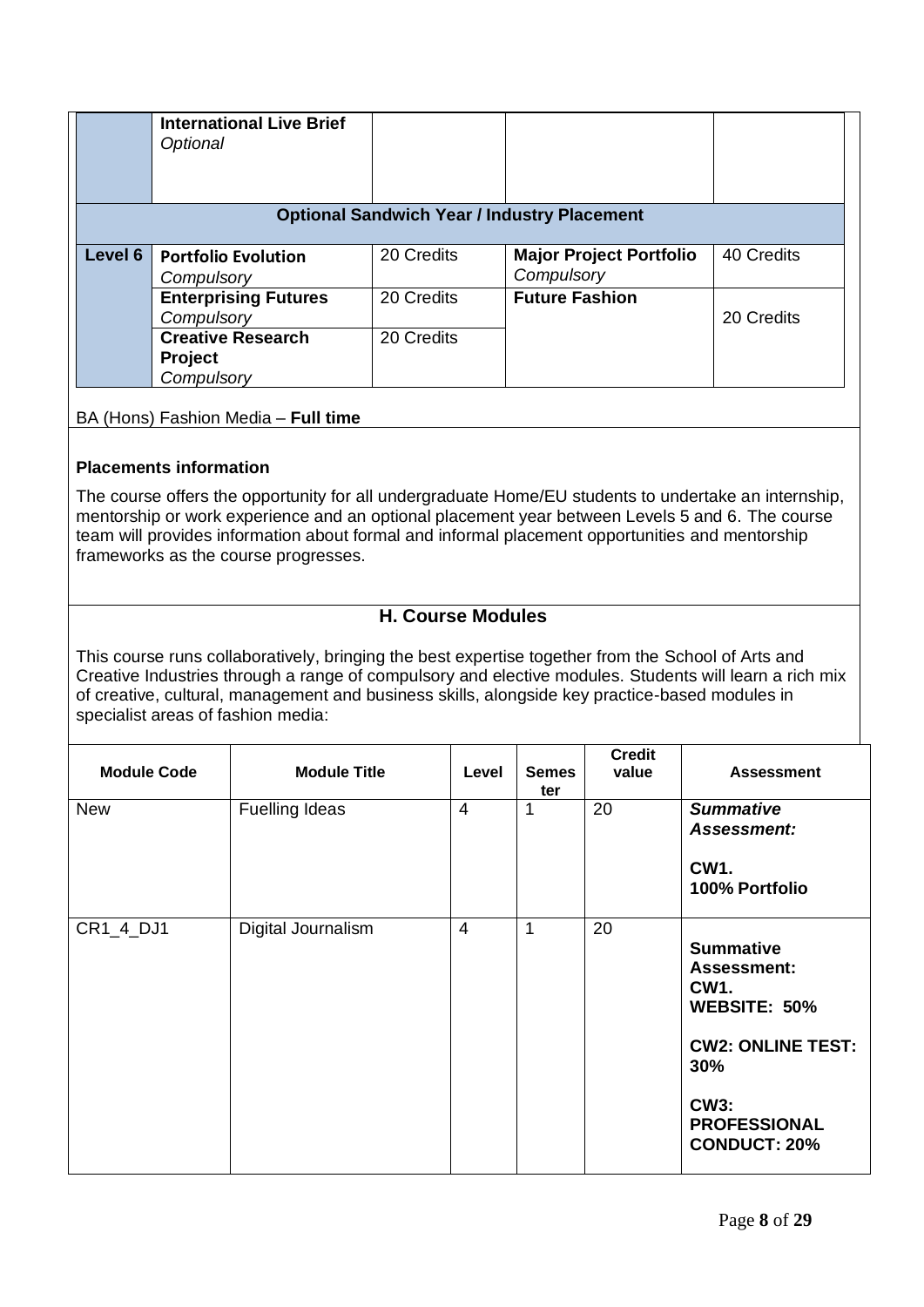| CIN_4_FPP   | <b>Fashion Promotion in</b><br>Context                   | $\overline{4}$ | $\mathbf{1}$   | 20 | <b>Summative</b><br><b>Assessment:</b><br><b>CW1. Essay: 100%</b>                                                                           |
|-------------|----------------------------------------------------------|----------------|----------------|----|---------------------------------------------------------------------------------------------------------------------------------------------|
| <b>New</b>  | Digital Artistry in Post-<br>Production                  | $\overline{4}$ | $\overline{2}$ | 20 | <b>Summative</b><br><b>Assessment:</b><br>CW1. Portfolio: 100%                                                                              |
| CIN_4_JOF   | Introduction to Broadcast<br>Journalism                  | $\overline{4}$ | $\overline{2}$ | 20 | <b>Summative</b><br><b>Assessment:</b><br><b>CW1:</b><br><b>PORTFOLIO: 80%</b><br><b>CW2:</b><br><b>PROFESSIONAL</b><br><b>CONDUCT: 20%</b> |
| CIN_4_VCO   | <b>Visual Communications</b>                             | $\overline{4}$ | $\overline{2}$ | 20 | <b>Summative</b><br><b>Assessment:</b><br><b>CW1: Creative</b><br>Portfolio: 80%<br>CW2: 2. Individual<br>Statement: 20%                    |
| AME_5_FEA   | Fashion, Editorial and<br><b>Advertising Photography</b> | 5              | $\mathbf{1}$   | 20 | <b>Summative</b><br><b>Assessment:</b><br><b>CW1. Project</b><br>portfolio: 80%<br><b>CW2. Presentation:</b><br>20%                         |
| <b>New</b>  | Innovation in Visual<br>Thinking                         | 5              | $\mathbf{1}$   | 20 | <b>Summative</b><br><b>Assessment:</b><br><b>CW1. Essay: 100%</b>                                                                           |
| <b>New</b>  | Innovation and Digital<br>Design                         | 5              | $\mathbf{1}$   | 20 | <b>Summative</b><br><b>Assessment:</b><br>CW1. Portfolio: 100%                                                                              |
| $CIN_5_ILE$ | <b>International Live Brief</b>                          | 5              | $\mathbf{1}$   | 20 | <b>Summative</b><br>assessment:<br>CW1. Portfolio 100%,<br>comprising:<br>Prototype (50%)<br><b>Reflective Essay</b><br>(50%)               |
|             | Audiences of the Future                                  | 5              | $\overline{2}$ | 20 | <b>Summative</b><br>assessment:                                                                                                             |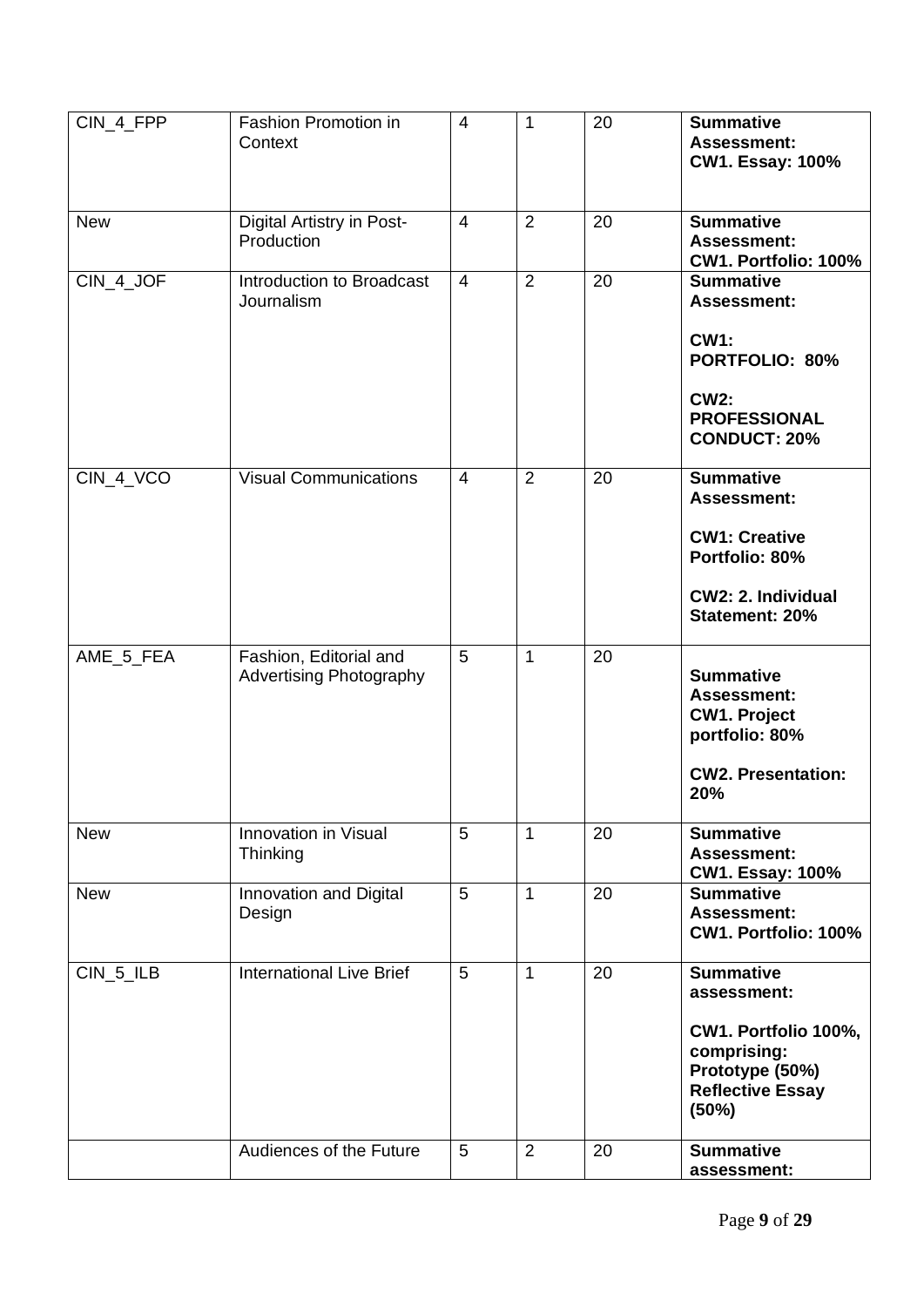|            |                                               |                 |                |    | <b>CW1. Essay: 100%</b>                                                                                                                                                                                                                       |
|------------|-----------------------------------------------|-----------------|----------------|----|-----------------------------------------------------------------------------------------------------------------------------------------------------------------------------------------------------------------------------------------------|
| <b>New</b> | Innovation in Practice                        | 5               | $\overline{2}$ | 20 | <b>Summative</b><br><b>Assessment:</b><br>CW1. Portfolio: 100%                                                                                                                                                                                |
| CAT_5_CCI  | <b>Creativity: The Creative</b><br>Industries | 5               | $\overline{2}$ | 20 | <b>Summative</b><br><b>Assessment:</b><br><b>CW1. Report: 50%</b><br><b>CW2:</b><br><b>Creative Project:</b><br>50%                                                                                                                           |
| <b>New</b> | Audiences of the future                       | 6               | $\mathbf{1}$   | 20 | <b>Summative</b><br><b>Assessment:</b><br><b>CW1. Essay: 100%</b>                                                                                                                                                                             |
| CIN_6_ENF  | <b>Enterprising Futures</b>                   | $6\phantom{1}6$ | 1              | 20 | <b>Summative</b><br>assessment:<br><b>CW1. Personal and</b><br><b>Professional</b><br><b>Development Plan</b><br>(PPDP): 50%<br><b>CW2. Practical</b>                                                                                         |
|            |                                               |                 |                |    | Outcome: 50%                                                                                                                                                                                                                                  |
| CIN_6_CRP  | Creative Research Project                     | 6               | $\mathbf{1}$   | 20 | <b>Summative</b><br>assessment:<br><b>CW1:</b><br><b>Dissertation and</b><br>bibliography:<br>100%:<br><b>OR</b><br>CW <sub>1</sub><br><b>Practice-based</b><br>dissertation:<br>100%<br><b>OR</b><br><b>Marketing</b><br><b>Report: 100%</b> |
| CIN_6_MPP  | Major Project Portfolio                       | 6               | $\overline{2}$ | 20 | <b>Summative</b><br>assessment:<br>CW1. 100% Practical<br><b>Assessment</b><br>constituting of the                                                                                                                                            |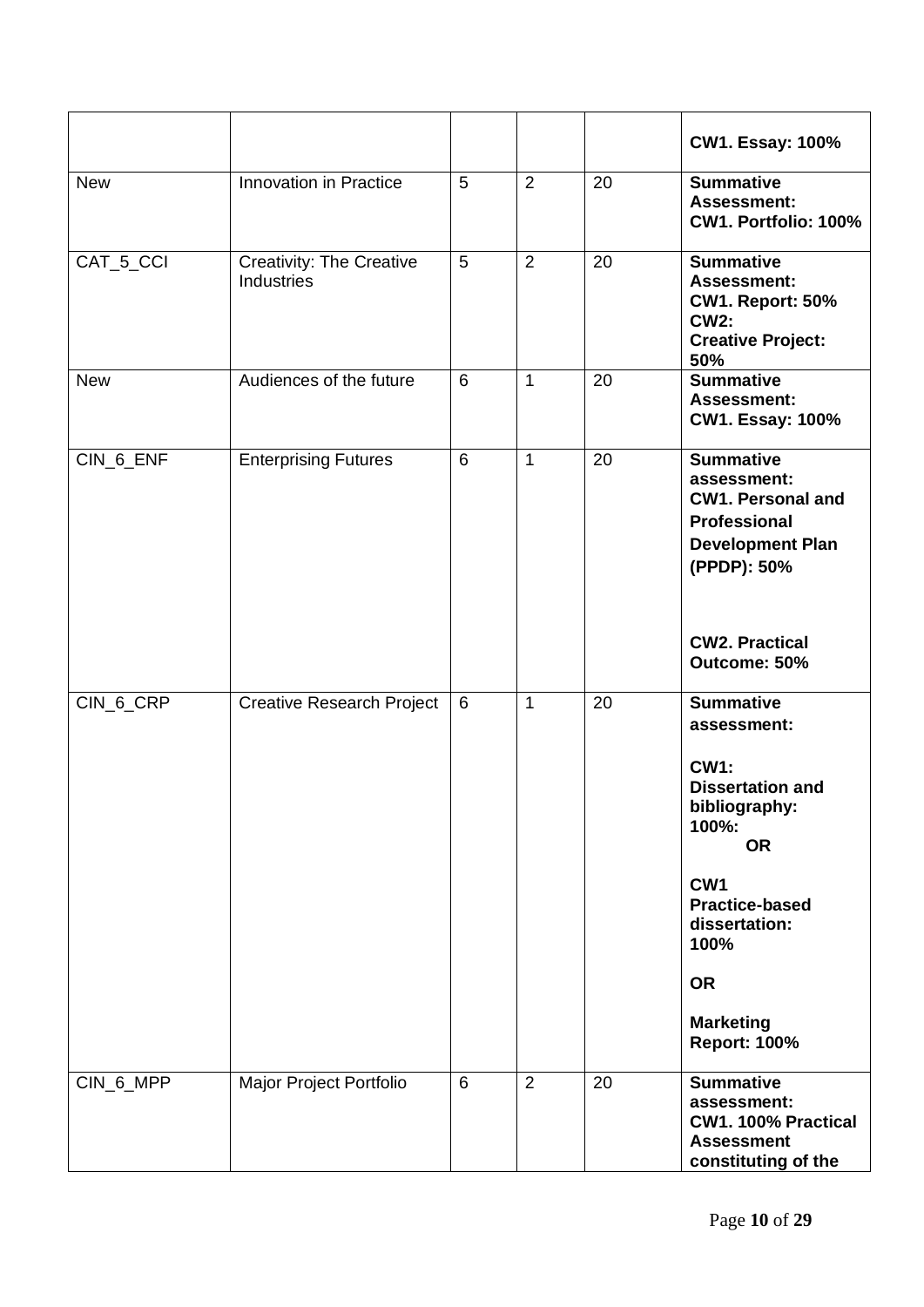|                                                                                                                                                                                                                                                                                                          |                                                                                                                                                                                                                                                                                                                                               |   |                |    | below two elements:<br>1. Major Project<br>Portfolio: 80%<br>2. Supporting<br>Workbook: 20% |  |
|----------------------------------------------------------------------------------------------------------------------------------------------------------------------------------------------------------------------------------------------------------------------------------------------------------|-----------------------------------------------------------------------------------------------------------------------------------------------------------------------------------------------------------------------------------------------------------------------------------------------------------------------------------------------|---|----------------|----|---------------------------------------------------------------------------------------------|--|
| <b>New</b>                                                                                                                                                                                                                                                                                               | Future Fashion                                                                                                                                                                                                                                                                                                                                | 6 | $\overline{2}$ | 20 | <b>Summative</b><br><b>Assessment:</b><br><b>CW 1.</b><br><b>Creative</b><br>Outcome: 100%  |  |
|                                                                                                                                                                                                                                                                                                          | *Any elective modules offered are contingent on sufficient student demand. Some electives may not be<br>available in any one year and new electives may be added.                                                                                                                                                                             |   |                |    |                                                                                             |  |
|                                                                                                                                                                                                                                                                                                          | I. Timetable information                                                                                                                                                                                                                                                                                                                      |   |                |    |                                                                                             |  |
| Timetable information will be released online prior to the start of each semester. All students can find<br>their personalised timetables by using the student portal 'My LSBU'. Please note that these timetables<br>are subject to minor change, therefore, regular checking of timetables is advised. |                                                                                                                                                                                                                                                                                                                                               |   |                |    |                                                                                             |  |
| <b>Course related costs</b><br>of study:                                                                                                                                                                                                                                                                 | J. Costs and financial support<br>There may be additional expenses associated with the course, which are not included within the<br>tuition fees that students pay. An indication of additional course related costs are provided below.<br>Please note that actual costs can vary depending on the choices students make during their course |   |                |    |                                                                                             |  |

**Equipment:** We recommended that all students purchase the following equipment to be used throughout levels 4, 5 and 6: DSLR camera / lens, capable of shooting in RAW format and video/moving image, with settings allowing for fully manual operation (Canon systems are supported by our photographic stores); 4Gb (minimum) high speed memory and USB card reader; USB flash memory stick (minimum 4Gb recommended); USB portable external hard drive (minimum 500Gb recommended); Laptop. NB: Courses in photography and media production at LSBU provide access to specialist equipment but recommend that students purchase these core items.

**Books for own annotation:** Resources are provided by the LSBU library; however, students may choose to purchase core reading resources to support their studies (estimated costs £0-225 per year).

**Stationary, photocopying and printing:** Students are required to produce coursework requiring print outcomes and printed research materials for annotation. Printing resources is a requirement for some practical assessments, however, many briefs require the submission of work online (estimated costs £0-200 per year).

**Study Trips:** National and international study trips are offered throughout the degree. If students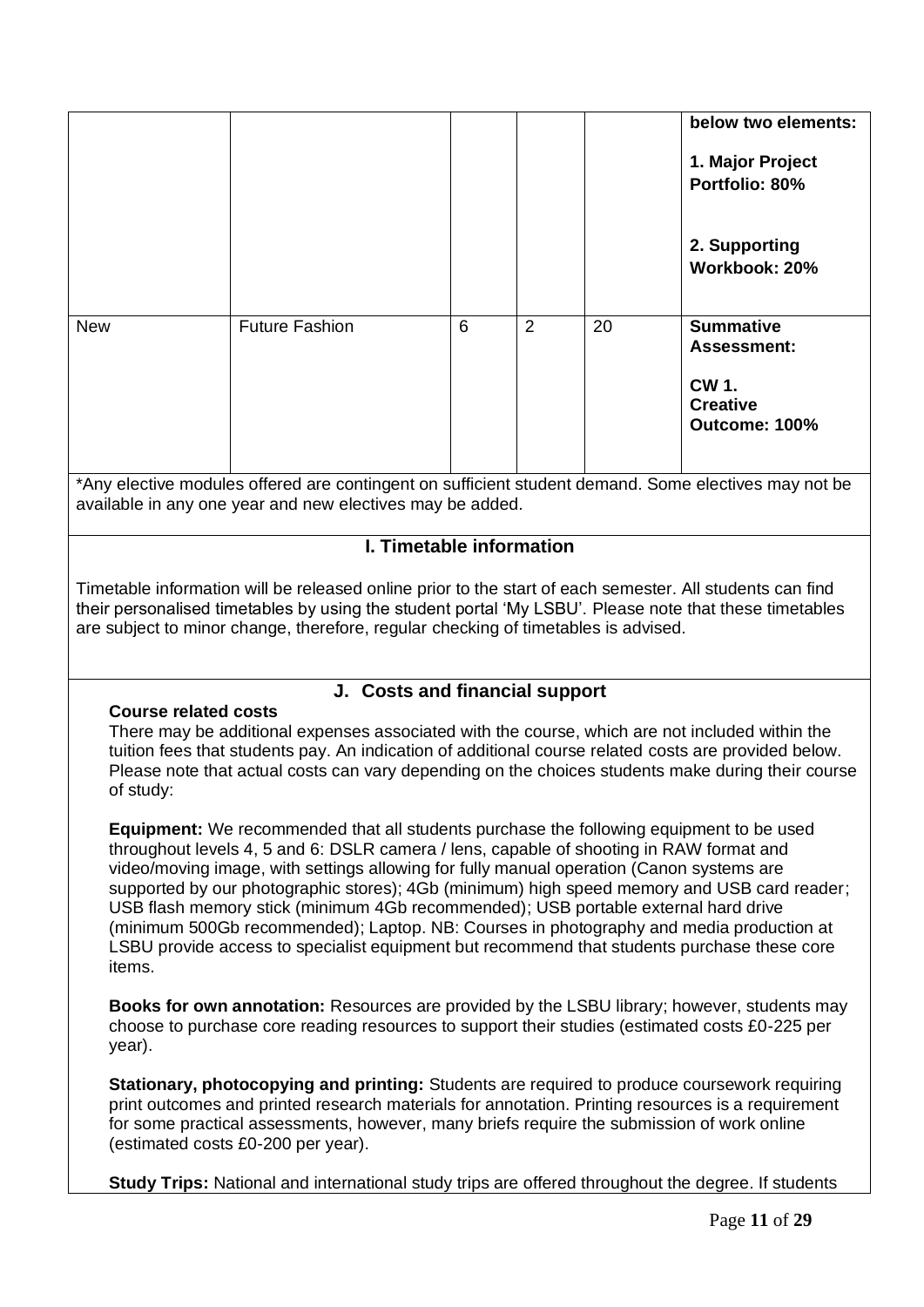choose to participate, they will be expected to pay for travel costs, accommodation, insurance, visa fees (where applicable) and general living expenses. These will vary depending on the nature and location of the trip.

**Placements, work experience and industry mentorship:** Students will be supported in choosing their own placements and industry mentorship activities, therefore, travel and accommodation costs will be dependent on location / local costs of living.

**Degree shows**: Most courses result to degree show activities, and students are encouraged to raise appropriate funds to support those through student-led initiatives. Most often costs are also supplemented by the course. Costs will be dependent on location and the nature of activities for the exhibition / event.

**Graduation costs:** Students attending a graduation ceremony at LSBU will be required to pay for gown hire / tickets for guests attending the ceremony (estimated costs £45-65).

## **Tuition fees/financial support/accommodation and living costs:**

- Information on tuition fees/financial support can be found by clicking on the following link: <http://www.lsbu.ac.uk/courses/undergraduate/fees-and-funding> or <http://www.lsbu.ac.uk/courses/postgraduate/fees-and-funding>
- Information on living costs and accommodation can be found by clicking the following link: [https://my.lsbu.ac.uk/my/portal/Student-Life-Centre/International-Students/Starting-at-](https://my.lsbu.ac.uk/my/portal/Student-Life-Centre/International-Students/Starting-at-LSBU/#expenses)[LSBU/#expenses](https://my.lsbu.ac.uk/my/portal/Student-Life-Centre/International-Students/Starting-at-LSBU/#expenses)

#### **List of Appendices**

- Appendix A: Curriculum Map
- Appendix B: Educational Framework (undergraduate courses)
- Appendix C: Personal Development Planning (postgraduate courses)
- Appendix D: Terminology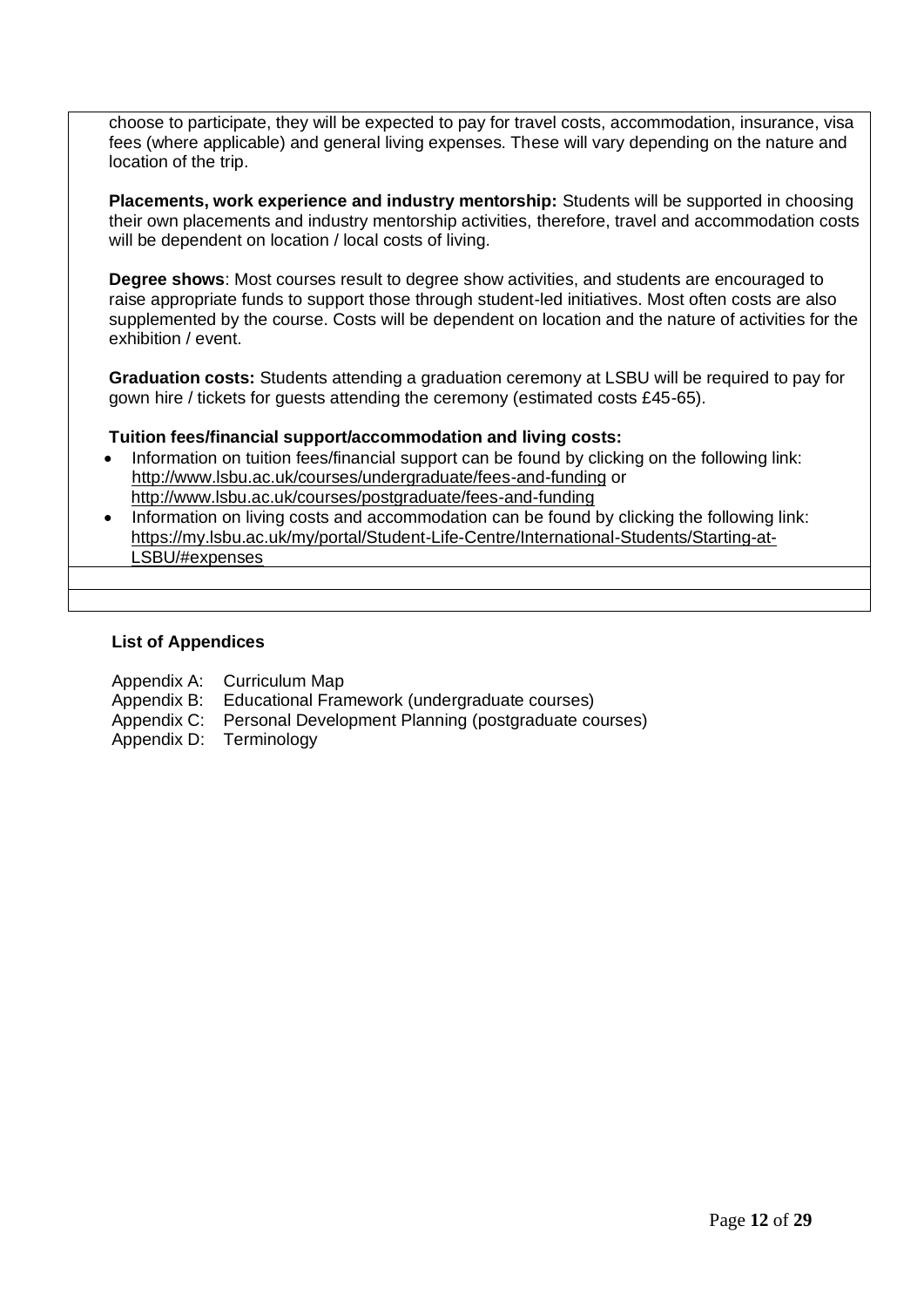## **Appendix A: Curriculum Map**

This map provides a design aid to help course teams identify where course outcomes are being developed, taught and assessed within the course. It also provides a checklist for quality assurance purposes and may be used in validation, accreditation and external examining processes. Making the learning outcomes explicit will also help students to monitor their own learning and development as the course progresses. *Key: t (taught), d (delivered), a (assessed)*

|                | <b>Modules</b>                      |            |     |     |                |           |           |           |     |                |                |                |                |                |                |
|----------------|-------------------------------------|------------|-----|-----|----------------|-----------|-----------|-----------|-----|----------------|----------------|----------------|----------------|----------------|----------------|
| Level          | <b>Title</b>                        | Code       | A1  | A2  | A <sub>3</sub> | <b>B1</b> | <b>B2</b> | <b>B3</b> | C1  | C <sub>2</sub> | C <sub>3</sub> | C <sub>4</sub> | D <sub>1</sub> | D <sub>2</sub> | D <sub>3</sub> |
| 4              | Fuelling Ideas                      | <b>New</b> | tda | td  | td             | tda       |           | td        | tda |                | t              |                | td             | td             | tda            |
| 4              | Digital Journalism                  | CR1 4 DJ1  | tda |     | tda            |           | tda       |           | tda |                | tda            |                | td             | tda            | tda            |
| 4              | <b>Fashion Promotion in Context</b> | CIN_4_FPP  | tda | td  | td             | tda       | td        |           | tda |                |                |                | td             | tda            | td             |
| 4              | Digital Artistry in Post-           | <b>New</b> | td  | tda |                |           | tda       | td        | tda | td             |                | t              |                |                | tda            |
|                | Production                          |            |     |     |                |           |           |           |     |                |                |                |                |                |                |
| 4              | Introduction to Broadcast           | CIN 4 JOF  | tda |     | tda            |           | tda       |           | tda |                | tda            |                | td             | tda            | tda            |
|                | Journalism                          |            |     |     |                |           |           |           |     |                |                |                |                |                |                |
| 4              | <b>Visual Communications</b>        | CIN 4 VCO  | td  | td  | tda            | td        |           | td        | tda |                | t              | tda            | tda            | tda            | td             |
| 5              | Fashion, Editorial and              | AME 5 FEA  | td  | td  | td             | td        |           |           | tda |                | tda            | tda            | td             | tda            |                |
|                | <b>Advertising Photography</b>      |            |     |     |                |           |           |           |     |                |                |                |                |                |                |
| 5              | Innovation in Visual Thinking       | <b>New</b> | tda | td  | tda            |           | tda       |           | tda | ta             |                | tda            | td             | tda            |                |
| $\sqrt{5}$     | Innovation and Digital Design       | <b>New</b> | tda | tda | tda            | tda       | tda       | tda       | tda |                | ta             | t              | td             | tda            | tda            |
| $\overline{5}$ | <b>International Live Brief</b>     | <b>New</b> | tda |     | tda            |           | tda       |           | tda |                | ta             |                | td             | tda            | tda            |
| 5              | Audiences of the Future             | ?          | tda |     | tda            |           | tda       | d         | tda | t              |                | $\mathbf{t}$   | td             | tda            | tda            |
| $\overline{5}$ | Innovation in Practice              | <b>New</b> | td  | tda |                | tda       |           |           | tda |                | ta             |                | tda            | td             | tda            |
| 5              | <b>Creativity: The Creative</b>     | CAT 5 CCI  | tda |     | td             | tda       |           | tda       | td  | tda            | tda            | tda            | td             | td             | tda            |
|                | <b>Industries</b>                   |            |     |     |                |           |           |           |     |                |                |                |                |                |                |
| 6              | <b>Portfolio Evolution</b>          | <b>New</b> | tda |     | tda            | tda       | tda       | d         | tda | td             | tda            |                | td             | tda            | tda            |
| 6              | <b>Enterprising Futures</b>         | CIN 6 ENF  | td  | tda | td             | tda       | d         | td        | td  |                | tda            | tda            | d              | d              | tda            |
| 6              | <b>Creative Research Project</b>    | CIN 6 CRP  | tda |     |                | tda       | tda       |           |     | tda            |                |                |                | tda            |                |
| 6              | Major Project Portfolio             | CIN 6 MPP  | tda | tda | d              | td        | d         | tda       | tda | d              | tda            | tda            | tda            | td             | d              |
| 6              | <b>Future Fashion</b>               | <b>New</b> | tda | tda | d              | td        | d         | tda       | tda | d              | tda            | tda            | tda            | td             | d              |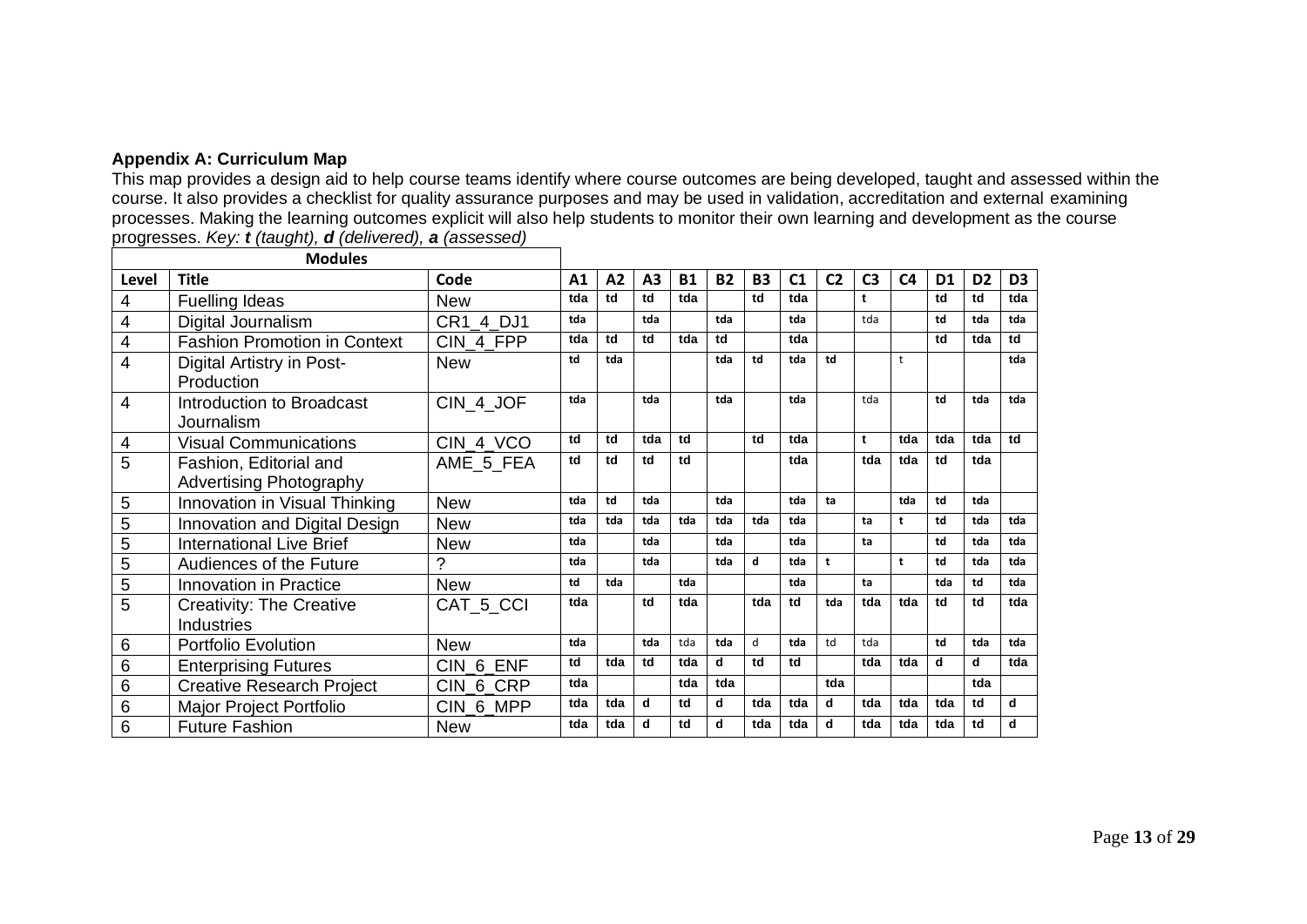# **Appendix B: Embedding the Educational Framework for Undergraduate Courses**

The Educational Framework at London South Bank University is a set of principles for curriculum design and the wider student experience that articulate our commitment to the highest standards of academic knowledge and understanding applied to the challenges of the wider world.

The Educational Framework reflects our status as University of the Year for Graduate Employment awarded by *The Times and The Sunday Times Good University Guide 2018* and builds on our 125 year history as a civic university committed to fostering social mobility through employability and enterprise, enabling our students to translate academic achievement into career success.

There are four key characteristics of LSBU's distinctive approach to the undergraduate curriculum and student experience:

- Develop students' professional and vocational skills through application in industrystandard facilities
- Develop our students' graduate attributes, self-awareness and behaviours aligned to our EPIIC values
- Integrate opportunities for students to develop their confidence, skills and networks into the curriculum
- Foster close relationships with employers, industry, and Professional, Statutory and Regulatory Bodies that underpin our provision (including the opportunity for placements, internships and professional opportunities)

The dimensions of the Educational Framework for curriculum design are:

- **informed by employer and industry** needs as well as professional, statutory and regulatory body requirements
- **embedded learning development** for all students to scaffold their learning through the curriculum taking into account the specific writing and thinking requirements of the discipline/profession
- **high impact pedagogies** that enable the development of student professional and vocational learning through application in industry-standard or authentic workplace contexts
- **inclusive teaching, learning and assessment** that enables all students to access and engage the course
- **assessment** *for* **learning** that provides timely and formative feedback

All courses should be designed to support these five dimensions of the Educational Framework. Successful embedding of the Educational Framework requires a systematic approach to course design and delivery that conceptualises the student experience of the curriculum as a whole rather than at modular level and promotes the progressive development of understanding over the entire course. It also builds on a well-established evidence base across the sector for the pedagogic and assessment experiences that contribute to high quality learning.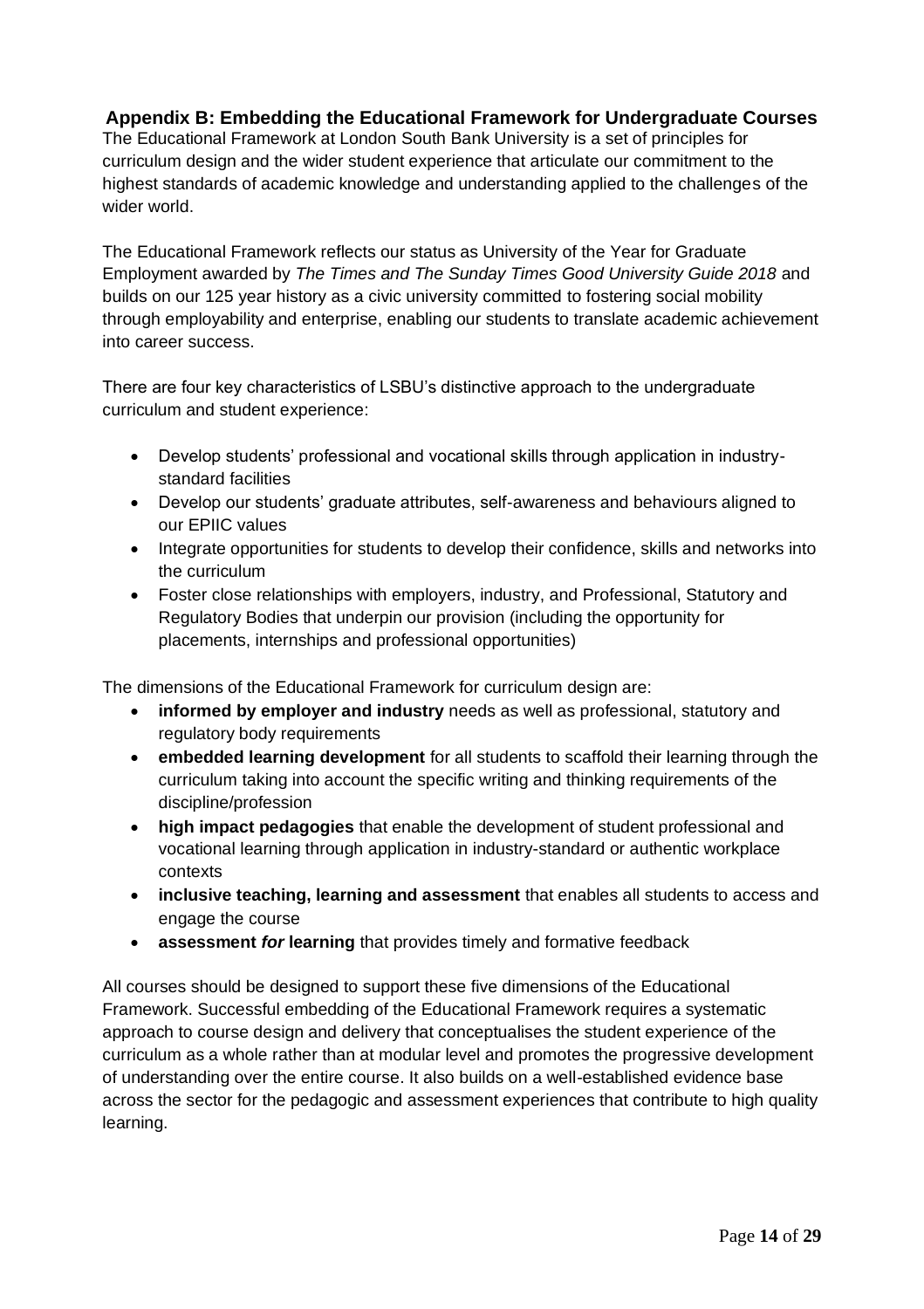This appendix to the course specification document enables course teams to evidence how their courses meet minimum expectations, at what level where appropriate, as the basis for embedding the Educational Framework in all undergraduate provision at LSBU.

| <b>Dimension of</b>                                       | <b>Minimum expectations and</b>                                                                                                                                                                                                                                                                                                                                                                                                                                                                                                                                                                   | How this is achieved in the                                                                                                                                                                                                                                                                                                                                                                                                                                                                                                                                                                                                                                                                                                                                                            |  |
|-----------------------------------------------------------|---------------------------------------------------------------------------------------------------------------------------------------------------------------------------------------------------------------------------------------------------------------------------------------------------------------------------------------------------------------------------------------------------------------------------------------------------------------------------------------------------------------------------------------------------------------------------------------------------|----------------------------------------------------------------------------------------------------------------------------------------------------------------------------------------------------------------------------------------------------------------------------------------------------------------------------------------------------------------------------------------------------------------------------------------------------------------------------------------------------------------------------------------------------------------------------------------------------------------------------------------------------------------------------------------------------------------------------------------------------------------------------------------|--|
| the                                                       | rationale                                                                                                                                                                                                                                                                                                                                                                                                                                                                                                                                                                                         | course                                                                                                                                                                                                                                                                                                                                                                                                                                                                                                                                                                                                                                                                                                                                                                                 |  |
| <b>Educational</b>                                        |                                                                                                                                                                                                                                                                                                                                                                                                                                                                                                                                                                                                   |                                                                                                                                                                                                                                                                                                                                                                                                                                                                                                                                                                                                                                                                                                                                                                                        |  |
| <b>Framework</b>                                          |                                                                                                                                                                                                                                                                                                                                                                                                                                                                                                                                                                                                   |                                                                                                                                                                                                                                                                                                                                                                                                                                                                                                                                                                                                                                                                                                                                                                                        |  |
| Curricula<br>informed by<br>employer and<br>industry need | Outcomes focus and<br>professional/employer links<br>All LSBU courses will evidence the<br>involvement of external stakeholders<br>in the curriculum design process as<br>well as plan for the participation of<br>employers and/or alumni through<br>guest lectures or Q&A sessions,<br>employer panels, employer-<br>generated case studies or other input<br>of expertise into the delivery of the<br>course provide students with access<br>to current workplace examples and<br>role models. Students should have<br>access to employers and/or alumni in<br>at least one module at level 4. | Industry professionals<br>$\bullet$<br>working across multiple<br>areas of fashion / fashion<br>media production engaged<br>in collaborative curriculum<br>design process / expanding<br>the network of professional<br>collaborators for the course.<br>Industry-facing modules are<br>$\bullet$<br>written to be future-proof<br>through their focus on<br>innovation and enterprise -<br>specifically, 'Innovation in<br>Visual Thinking' and<br>'Innovation in Practice'<br>modules at L5<br>Modules designed in<br>$\bullet$<br>semester 2, across levels<br>4,5 and 6, to incorporate<br>'Live briefs' and access to<br>designer collections /<br>industry professionals i.e.<br>modules 'Visual<br>Communications'.<br>'Innovation in Practice',<br>'International Live Brief', |  |
|                                                           |                                                                                                                                                                                                                                                                                                                                                                                                                                                                                                                                                                                                   | 'Creativity: The Creative<br>Industries' and 'Major<br>Project Portfolio'.                                                                                                                                                                                                                                                                                                                                                                                                                                                                                                                                                                                                                                                                                                             |  |
| Embedded<br>learning<br>development                       | Support for transition and academic<br>preparedness<br>At least two modules at level 4<br>should include embedded learning<br>development in the curriculum to<br>support student understanding of,<br>and familiarity with, disciplinary ways<br>of thinking and practising (e.g.<br>analytical thinking, academic writing,<br>critical reading, reflection). Where<br>possible, learning development will<br>be normally integrated into content<br>modules rather than as standalone                                                                                                           | 'Fashion Promotion in<br>$\bullet$<br>Context' and 'Fuelling<br>Creativity' are run at the<br>outset of L4 and specifically<br>address disciplinary ways of<br>thinking and practicing i.e.<br>analytical thinking, academic<br>writing, critical reading,<br>concept development and<br>reflection.<br>Curriculum design<br>champions 'spiral learning'<br>so that each module builds                                                                                                                                                                                                                                                                                                                                                                                                 |  |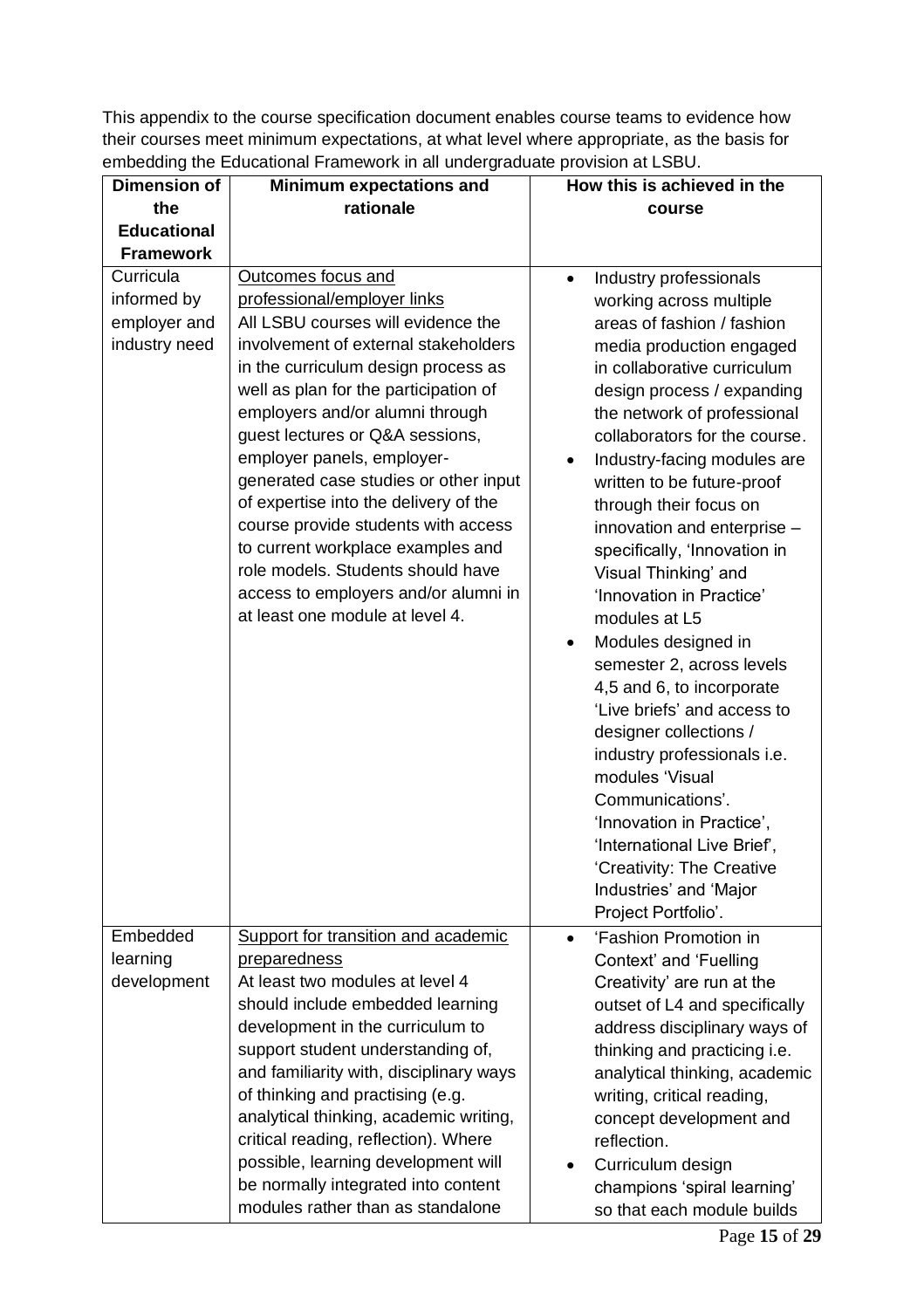| High impact<br>pedagogies                            | modules. Other level 4 modules<br>should reference and reinforce the<br>learning development to aid in the<br>transfer of learning.<br>Group-based learning experiences<br>The capacity to work effectively in<br>teams enhances learning through<br>working with peers and develops<br>student outcomes, including<br>communication, networking and<br>respect for diversity of perspectives<br>relevant to professionalism and<br>inclusivity. At least one module at<br>level 4 should include an opportunity<br>for group working. Group-based<br>learning can also be linked to<br>assessment at level 4 if appropriate.<br>Consideration should be given to<br>how students are allocated to groups<br>to foster experience of diverse<br>perspectives and values. | and expands on knowledge<br>and skills developed at each<br>level<br>Students work<br>$\bullet$<br>collaboratively with student<br>cohorts (across Fashion,<br>Journalism and Media<br>courses) in all levels. L4 to<br>L6. This may be in the form<br>of working in production and<br>learning teams. The value of<br>'learning team' activities,<br>specific to the Fashion<br>Media course is outlined in<br>'Section C'.<br>Group work is formalised<br>$\bullet$<br>through a range of<br>collaborative briefs i.e.<br>through 'live briefs' in the<br>'Visual Communications'<br>module at L4. This group<br>work forms a significant part<br>of summative assessment<br>for the module overall. |
|------------------------------------------------------|--------------------------------------------------------------------------------------------------------------------------------------------------------------------------------------------------------------------------------------------------------------------------------------------------------------------------------------------------------------------------------------------------------------------------------------------------------------------------------------------------------------------------------------------------------------------------------------------------------------------------------------------------------------------------------------------------------------------------------------------------------------------------|--------------------------------------------------------------------------------------------------------------------------------------------------------------------------------------------------------------------------------------------------------------------------------------------------------------------------------------------------------------------------------------------------------------------------------------------------------------------------------------------------------------------------------------------------------------------------------------------------------------------------------------------------------------------------------------------------------|
| Inclusive<br>teaching,<br>learning and<br>assessment | Accessible materials, resources and<br>activities<br>All course materials and resources,<br>including course guides, PowerPoint<br>presentations, handouts and Moodle<br>should be provided in an accessible<br>format. For example, font type and<br>size, layout and colour as well as<br>captioning or transcripts for audio-<br>visual materials. Consideration<br>should also be given to accessibility<br>and the availability of alternative                                                                                                                                                                                                                                                                                                                      | Core course materials and<br>$\bullet$<br>access to appropriate<br>materials and resources will<br>be available on the VLE for<br>each module<br>Module tutors will work with<br>the accessibility teams to<br>ensure inclusive practice,<br>ensuring that individual<br>student needs are met to<br>appropriate standards                                                                                                                                                                                                                                                                                                                                                                             |
| Assessment<br>for learning                           | formats for reading lists.<br>Assessment and feedback to support<br>attainment, progression and retention<br>Assessment is recognised as a<br>critical point for at risk students as<br>well as integral to the learning of all<br>students. Formative feedback is<br>essential during transition into<br>university. All first semester modules<br>at level 4 should include a formative<br>or low-stakes summative                                                                                                                                                                                                                                                                                                                                                     | Assessment is addressed in<br>$\bullet$<br>each module to help<br>students understand<br>assessment outcomes,<br>deliverables and<br>requirements for progression<br>and attainment.<br>Formative and summative<br>assessment is central to all<br>modular activities and                                                                                                                                                                                                                                                                                                                                                                                                                              |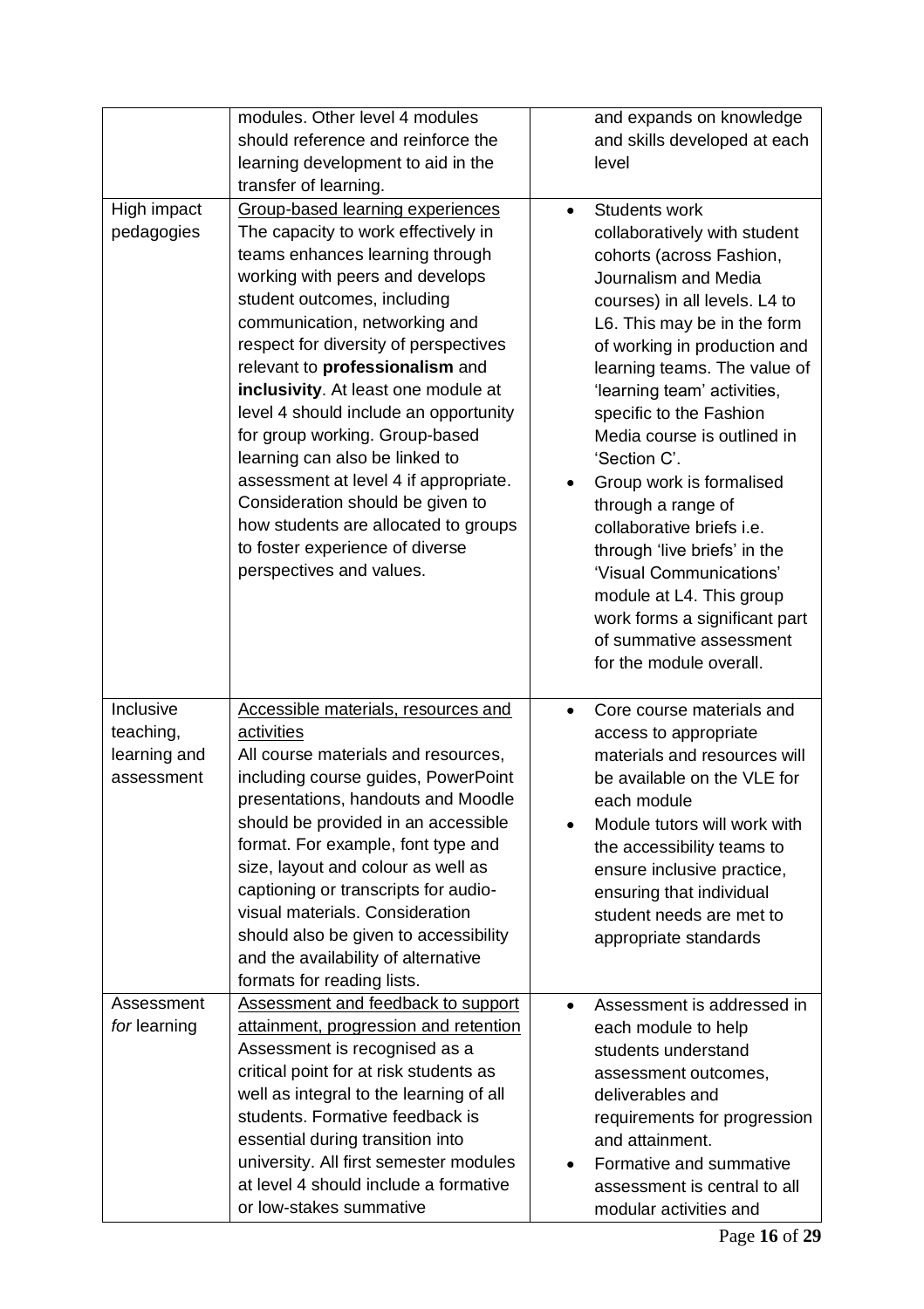|                           | assessment (e.g. low weighted in<br>final outcome for the module) to<br>provide an early opportunity for<br>students to check progress and<br>receive prompt and useable<br>feedback that can feed-forward into<br>future learning and assessment.<br>Assessment and feedback<br>communicates high expectations and<br>develops a commitment to<br>excellence.                                                                                                                                                                                                                                                                                                                                                                                                                                                                                                       | $\bullet$ | referenced in each module<br>specification.<br>Personal tutors are assigned<br>to each student to support<br>attainment, progression and<br>retention and to establish a<br>main point of contact to<br>address individual student<br>issues.<br>'Learning Teams' during<br>practice-based modules<br>frame assessment practices<br>at the outset of L4 and are<br>used as a vehicle to aid<br>student progression and<br>provide formative feedback<br>prior to module deadlines.                                                                                                                                                                                                                      |
|---------------------------|----------------------------------------------------------------------------------------------------------------------------------------------------------------------------------------------------------------------------------------------------------------------------------------------------------------------------------------------------------------------------------------------------------------------------------------------------------------------------------------------------------------------------------------------------------------------------------------------------------------------------------------------------------------------------------------------------------------------------------------------------------------------------------------------------------------------------------------------------------------------|-----------|---------------------------------------------------------------------------------------------------------------------------------------------------------------------------------------------------------------------------------------------------------------------------------------------------------------------------------------------------------------------------------------------------------------------------------------------------------------------------------------------------------------------------------------------------------------------------------------------------------------------------------------------------------------------------------------------------------|
| High impact<br>pedagogies | Research and enquiry experiences<br>Opportunities for students to<br>undertake small-scale independent<br>enquiry enable students to<br>understand how knowledge is<br>generated and tested in the discipline<br>as well as prepare them to engage in<br>enquiry as a highly sought after<br>outcome of university study. In<br>preparation for an undergraduate<br>dissertation at level 6, courses<br>should provide opportunities for<br>students to develop research skills at<br>level 4 and 5 and should engage with<br>open-ended problems with<br>appropriate support. Research<br>opportunities should build student<br>autonomy and are likely to<br>encourage creativity and problem-<br>solving. Dissemination of student<br>research outcomes, for example via<br>posters, presentations and reports<br>with peer review, should also be<br>considered. | $\bullet$ | A specialist Fashion Media<br>histories and theories<br>programme has been<br>established, requiring at<br>least 20 credits at each level<br>- 'Fashion Promotion in<br>Context', L4; 'Innovation in<br>Visual Thinking', L5;<br>'Creative Research Project',<br>L6. This ensures students<br>are equipped with the<br>knowledge and skills to<br>undertake a written<br>dissertation (or similar) at<br>L6.<br>Research underpins,<br>supports and strengthens<br>practice throughout all<br>modular activities with a<br>focus on more student-led<br>and self-managed learning<br>from semester 2, L5. This<br>promotes autonomy and<br>allows students to develop<br>their own specialist practice. |
| Curricula<br>informed by  | Authentic learning and assessment<br>tasks                                                                                                                                                                                                                                                                                                                                                                                                                                                                                                                                                                                                                                                                                                                                                                                                                           | $\bullet$ | Live briefs are central to<br>specific individual and group                                                                                                                                                                                                                                                                                                                                                                                                                                                                                                                                                                                                                                             |
| employer and              | Live briefs, projects or equivalent                                                                                                                                                                                                                                                                                                                                                                                                                                                                                                                                                                                                                                                                                                                                                                                                                                  |           | assessment outcomes in                                                                                                                                                                                                                                                                                                                                                                                                                                                                                                                                                                                                                                                                                  |
| industry need             | authentic workplace learning                                                                                                                                                                                                                                                                                                                                                                                                                                                                                                                                                                                                                                                                                                                                                                                                                                         |           | 'Visual Communications'                                                                                                                                                                                                                                                                                                                                                                                                                                                                                                                                                                                                                                                                                 |
| / Assessment              | experiences and/or assessments                                                                                                                                                                                                                                                                                                                                                                                                                                                                                                                                                                                                                                                                                                                                                                                                                                       |           | and 'Innovation in Practice'                                                                                                                                                                                                                                                                                                                                                                                                                                                                                                                                                                                                                                                                            |
| for learning              | enable students, for example, to                                                                                                                                                                                                                                                                                                                                                                                                                                                                                                                                                                                                                                                                                                                                                                                                                                     |           | modules at L5 and L6.                                                                                                                                                                                                                                                                                                                                                                                                                                                                                                                                                                                                                                                                                   |
|                           | engage with external clients, develop                                                                                                                                                                                                                                                                                                                                                                                                                                                                                                                                                                                                                                                                                                                                                                                                                                |           |                                                                                                                                                                                                                                                                                                                                                                                                                                                                                                                                                                                                                                                                                                         |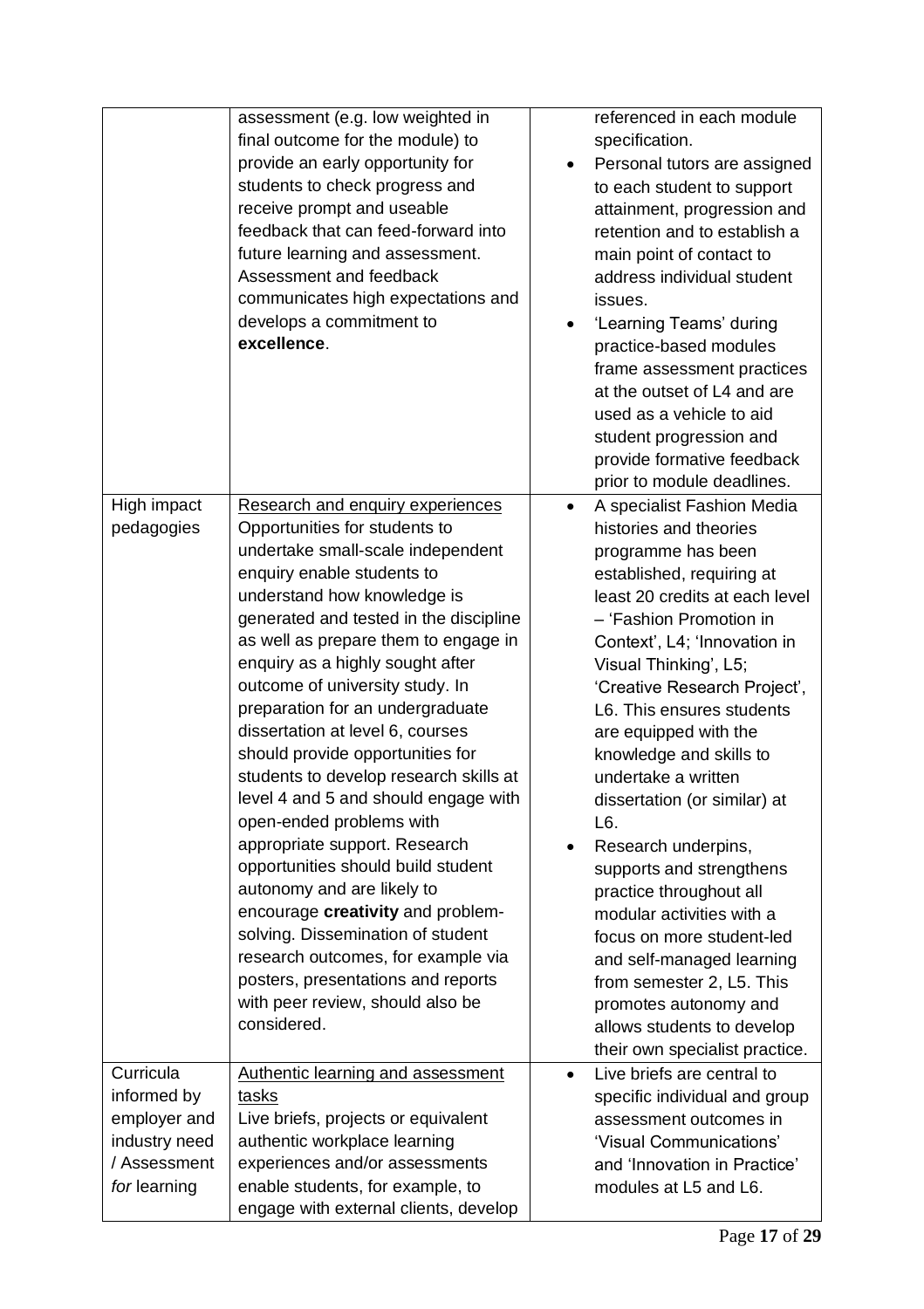|                                                               | their understanding through situated<br>and experiential learning in real or<br>simulated workplace contexts and<br>deliver outputs to an agreed<br>specification and deadline.<br>Engagement with live briefs creates<br>the opportunity for the development<br>of student outcomes including<br>excellence, professionalism,<br>integrity and creativity. A live brief<br>is likely to develop research and<br>enquiry skills and can be linked to<br>assessment if appropriate.                                                                                                                                  | $\bullet$              | Industry-linked activity<br>through placements, work<br>experience and industry<br>mentorship are addressed in<br>the 'Creative Industries'<br>module at L5 and feeds-<br>forward into the 'Optional<br>Placement Year' and<br>personal and professional<br>development plans in<br>'Enterprising Futures' at L6<br>Industry-linked briefs and<br>collaborations are central to<br>all specialist Fashion Media<br>modules, in which students<br>are encouraged to link<br>creativity and enterprise<br>through experimentation,<br>innovation and adopting a<br>courageous approach to<br>their studies. This is explicit<br>in modules such as<br>'Innovation in Practice' and<br>'Creativity: The Creative<br>Industries'. |
|---------------------------------------------------------------|---------------------------------------------------------------------------------------------------------------------------------------------------------------------------------------------------------------------------------------------------------------------------------------------------------------------------------------------------------------------------------------------------------------------------------------------------------------------------------------------------------------------------------------------------------------------------------------------------------------------|------------------------|-------------------------------------------------------------------------------------------------------------------------------------------------------------------------------------------------------------------------------------------------------------------------------------------------------------------------------------------------------------------------------------------------------------------------------------------------------------------------------------------------------------------------------------------------------------------------------------------------------------------------------------------------------------------------------------------------------------------------------|
| Inclusive<br>teaching,<br>learning and<br>assessment          | Course content and teaching<br>methods acknowledge the diversity<br>of the student cohort<br>An inclusive curriculum incorporates<br>images, examples, case studies and<br>other resources from a broad range<br>of cultural and social views reflecting<br>diversity of the student cohort in<br>terms of, for example, gender,<br>ethnicity, sexuality, religious belief,<br>socio-economic background etc. This<br>commitment to inclusivity enables<br>students to recognise themselves<br>and their experiences in the<br>curriculum as well as foster<br>understanding of other viewpoints<br>and identities. | $\bullet$<br>$\bullet$ | Lectures, seminars and<br>workshops address key<br>practitioners from different<br>cultural, socio-economic and<br>ethnic backgrounds to<br>promote and reflect<br>diversity.<br>'Learning Teams' are used<br>as a framework to<br>encourage a commitment to<br>inclusivity, in which student<br>views and opinions are<br>valued and can be used to<br>inform the work of others<br>across the cohort. Initially<br>these are mediated and<br>supervised by module tutors.<br>Please see Section C.                                                                                                                                                                                                                          |
| Curricula<br>informed by<br>employer and<br>industry<br>needs | <b>Work-based learning</b><br>Opportunities for learning that is<br>relevant to future employment or<br>undertaken in a workplace setting<br>are fundamental to developing<br>student applied knowledge as well as                                                                                                                                                                                                                                                                                                                                                                                                  | $\bullet$              | Students work 'on-location'<br>in a range of industry<br>settings and contexts<br>throughout practice-based<br>modules.                                                                                                                                                                                                                                                                                                                                                                                                                                                                                                                                                                                                       |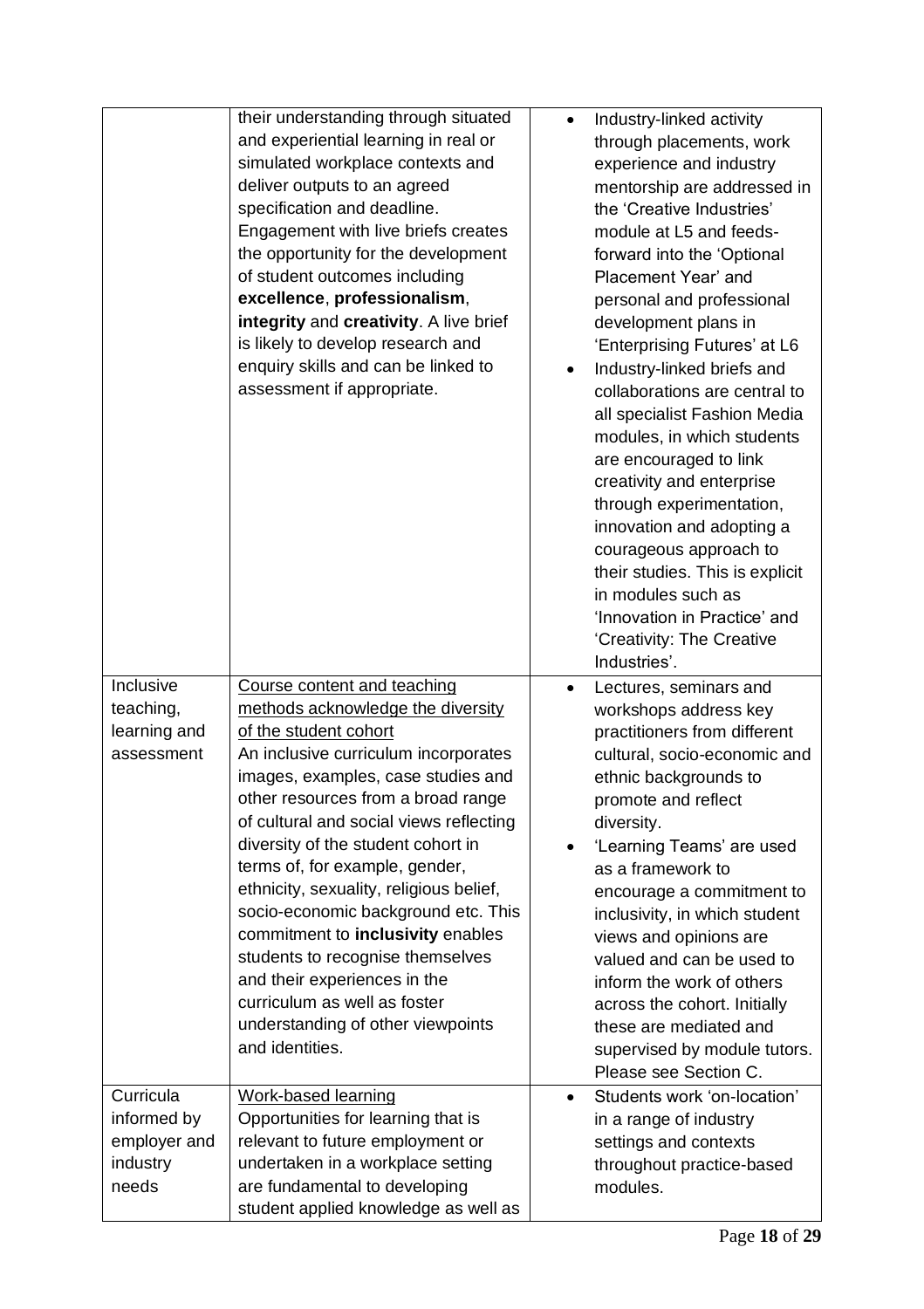|                                     | developing work-relevant student<br>outcomes such as networking,<br>professionalism and integrity.<br>Work-based learning can take the<br>form of work experience, internships<br>or placements as well as, for<br>example, case studies, simulations<br>and role-play in industry-standards<br>settings as relevant to the course.<br>Work-based learning can be linked to<br>assessment if appropriate.                                                                                                                                                                                                                                                                                                                                                                                                                                                                                                                                                                                                                                                           | Students are encouraged to<br>$\bullet$<br>find an industry mentor and<br>undertake work experience<br>and internships, specifically<br>during modules 'Creative<br>Industries' at L5, and<br>'Enterprising Futures' at L6.<br>Fashion Media has an<br>optional placement year<br>between L5 and L6                                                                                                                                                                                                                                                                                                                                                                                                                       |
|-------------------------------------|---------------------------------------------------------------------------------------------------------------------------------------------------------------------------------------------------------------------------------------------------------------------------------------------------------------------------------------------------------------------------------------------------------------------------------------------------------------------------------------------------------------------------------------------------------------------------------------------------------------------------------------------------------------------------------------------------------------------------------------------------------------------------------------------------------------------------------------------------------------------------------------------------------------------------------------------------------------------------------------------------------------------------------------------------------------------|---------------------------------------------------------------------------------------------------------------------------------------------------------------------------------------------------------------------------------------------------------------------------------------------------------------------------------------------------------------------------------------------------------------------------------------------------------------------------------------------------------------------------------------------------------------------------------------------------------------------------------------------------------------------------------------------------------------------------|
| Embedded<br>learning<br>development | Writing in the disciplines: Alternative<br>formats<br>The development of student<br>awareness, understanding and<br>mastery of the specific thinking and<br>communication practices in the<br>discipline is fundamental to applied<br>subject knowledge. This involves<br>explicitly defining the features of<br>disciplinary thinking and practices,<br>finding opportunities to scaffold<br>student attempts to adopt these ways<br>of thinking and practising and<br>providing opportunities to receive<br>formative feedback on this. A writing<br>in the disciplines approach<br>recognises that writing is not a<br>discrete representation of knowledge<br>but integral to the process of knowing<br>and understanding in the discipline. It<br>is expected that assessment utilises<br>formats that are recognisable and<br>applicable to those working in the<br>profession. For example, project<br>report, presentation, poster, lab or<br>field report, journal or professional<br>article, position paper, case report,<br>handbook, exhibition guide. | Assessment addresses a<br>multi-media approach to<br>writing and communication<br>styles in response to the<br>changing landscape of<br>media adverting and fashion<br>promotion. Formats are<br>addressed that are<br>recognisable and applicable<br>to those working in the<br>profession.<br>Different styles of writing in<br>academic and professional<br>contexts are addressed<br>through theory-based and<br>practice-based modules.<br>Monetizing media<br>advertising, incorporating<br>elements of promotional<br>writing are included<br>throughout the degree and<br>issues in fashion journalism<br>and writing for web are<br>addressed in 'Digital<br>Journalism' and 'Innovation<br>and Digital Design'. |
| High impact<br>pedagogies           | Multi-disciplinary, interdisciplinary or<br>interprofessional group-based<br>learning experiences<br>Building on experience of group<br>working at level 4, at level 5 students<br>should be provided with the<br>opportunity to work and manage<br>more complex tasks in groups that<br>work across traditional disciplinary                                                                                                                                                                                                                                                                                                                                                                                                                                                                                                                                                                                                                                                                                                                                       | 2 out of 3 modules in each<br>$\bullet$<br>semester in L4 and L5 are<br>shared with other courses,<br>bringing the best expertise<br>together from the School of<br><b>Arts and Creative Industries</b><br><b>Fashion Media Students</b><br>work formally with other<br>Fashion students in shared                                                                                                                                                                                                                                                                                                                                                                                                                        |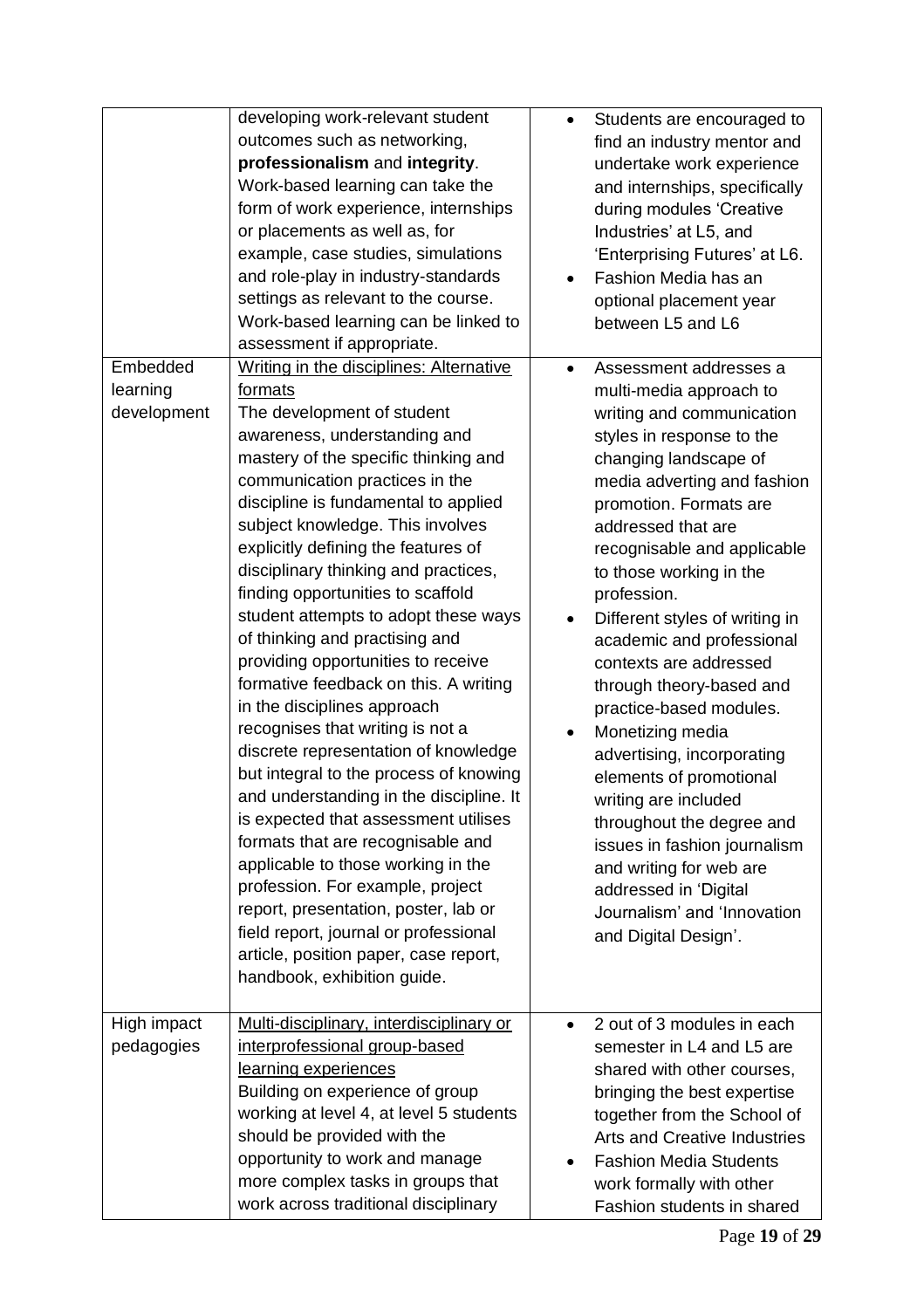|                                                           | and professional boundaries and<br>reflecting interprofessional work-<br>place settings. Learning in multi- or<br>interdisciplinary groups creates the<br>opportunity for the development of<br>student outcomes including<br>inclusivity, communication and<br>networking.                                                                                                                                                                                                                                                                                                                                                                                                                                                                                               | modules 'Fashion Promotion<br>in Context', 'Visual<br>Communications' and<br>'Fashion Editorial and<br>Advertising Photography'<br>'Interactive and Immersive<br>Experiences' in L6 provides<br>a vehicle for collaboration in<br>a major portfolio project,<br>shared with students across<br>fashion and media<br>disciplines.                                                                                                                           |
|-----------------------------------------------------------|---------------------------------------------------------------------------------------------------------------------------------------------------------------------------------------------------------------------------------------------------------------------------------------------------------------------------------------------------------------------------------------------------------------------------------------------------------------------------------------------------------------------------------------------------------------------------------------------------------------------------------------------------------------------------------------------------------------------------------------------------------------------------|------------------------------------------------------------------------------------------------------------------------------------------------------------------------------------------------------------------------------------------------------------------------------------------------------------------------------------------------------------------------------------------------------------------------------------------------------------|
| Assessment<br>for learning                                | Variation of assessment<br>An inclusive approach to curriculum<br>recognises diversity and seeks to<br>create a learning environment that<br>enables equal opportunities for<br>learning for all students and does not<br>give those with a particular prior<br>qualification (e.g. A-level or BTEC)<br>an advantage or disadvantage. An<br>holistic assessment strategy should<br>provide opportunities for all students<br>to be able to demonstrate<br>achievement of learning outcomes in<br>different ways throughout the course.<br>This may be by offering alternate<br>assessment tasks at the same<br>assessment point, for example either<br>a written or oral assessment, or by<br>offering a range of different<br>assessment tasks across the<br>curriculum. | A range of different<br>$\bullet$<br>assessment tasks are<br>offered across the<br>curriculum, which seek to<br>address most current<br>industry practice (see<br>module specifications).<br>Visual, oral, written and non-<br>verbal communications are<br>addressed through a range<br>of diverse project briefs,<br>providing opportunities for all<br>students to be able to<br>demonstrate achievement<br>and learning outcomes in<br>different ways. |
| Curricula<br>informed by<br>employer and<br>industry need | Career management skills<br>Courses should provide support for<br>the development of career<br>management skills that enable<br>student to be familiar with and<br>understand relevant industries or<br>professions, be able to build on work-<br>related learning opportunities,<br>understand the role of self-appraisal<br>and planning for lifelong learning in<br>career development, develop<br>resilience and manage the career<br>building process. This should be<br>designed to inform the development<br>of excellence and professionalism.                                                                                                                                                                                                                    | Fashion Media modules in<br>$\bullet$<br>the second half of the<br>degree (from S2, L5) provide<br>opportunities for students to<br>explore their creative<br>potential in a specialist area<br>of practice relating to<br>developing career<br>aspirations - specifically in<br>modules, 'Innovation in<br>Practice, 'Creative<br>Industries', 'Creative<br>Research Project' and<br>'Major Project Portfolio'.                                           |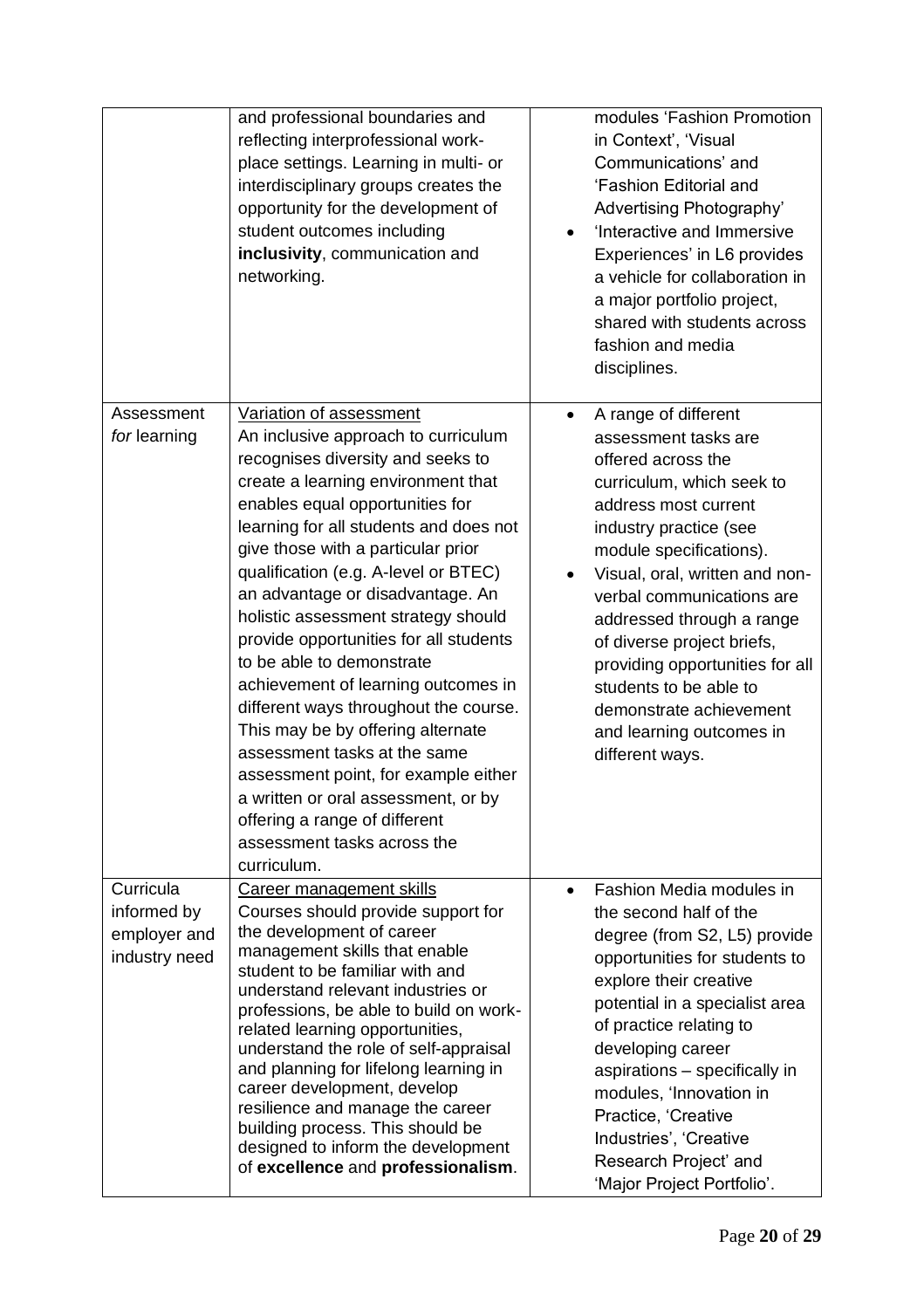|                                                                                                                        |                                                                                                                                                                                                                                                                                                                                                                                                                                                                                                                                                                                  | A reflective approach to<br>$\bullet$<br>practice and career planning<br>are addressed in 'Creative<br>Industries' and 'Enterprising<br>Futures' and students are<br>asked to produce a Personal<br>and Professional<br>Development Plan.                                                                                                                                                                                                                                                                                                                                                                                                                                                              |
|------------------------------------------------------------------------------------------------------------------------|----------------------------------------------------------------------------------------------------------------------------------------------------------------------------------------------------------------------------------------------------------------------------------------------------------------------------------------------------------------------------------------------------------------------------------------------------------------------------------------------------------------------------------------------------------------------------------|--------------------------------------------------------------------------------------------------------------------------------------------------------------------------------------------------------------------------------------------------------------------------------------------------------------------------------------------------------------------------------------------------------------------------------------------------------------------------------------------------------------------------------------------------------------------------------------------------------------------------------------------------------------------------------------------------------|
| Curricula<br>informed by<br>employer and<br>industry need<br>Assessment<br>for learning /<br>High impact<br>pedagogies | Capstone project/dissertation<br>The level 6 project or dissertation is a<br>critical point for the integration and<br>synthesis of knowledge and skills<br>from across the course. It also<br>provides an important transition into<br>employment if the assessment is<br>authentic, industry-facing or client-<br>driven. It is recommended that this is<br>a capstone experience, bringing<br>together all learning across the<br>course and creates the opportunity<br>for the development of student<br>outcomes including<br>professionalism, integrity and<br>creativity. | 'Creative Research Project'<br>$\bullet$<br>(CRP) at L6 provides a<br>platform for students to<br>produce a critical piece of<br>work responding to research<br>in the form of a dissertation,<br>practice-based dissertation<br>or detailed marketing report.<br>This enables students to<br>consolidate their learning,<br>develop their practice and<br>work independently.<br>'Major Project Portfolio' at L6<br>requires students to<br>negotiate a final major<br>project and is a critical point<br>for the integration and<br>synthesis of knowledge and<br>skills from across the<br>course. Outcomes for<br>assessment champion<br>professionalism, creativity,<br>integrity and enterprise. |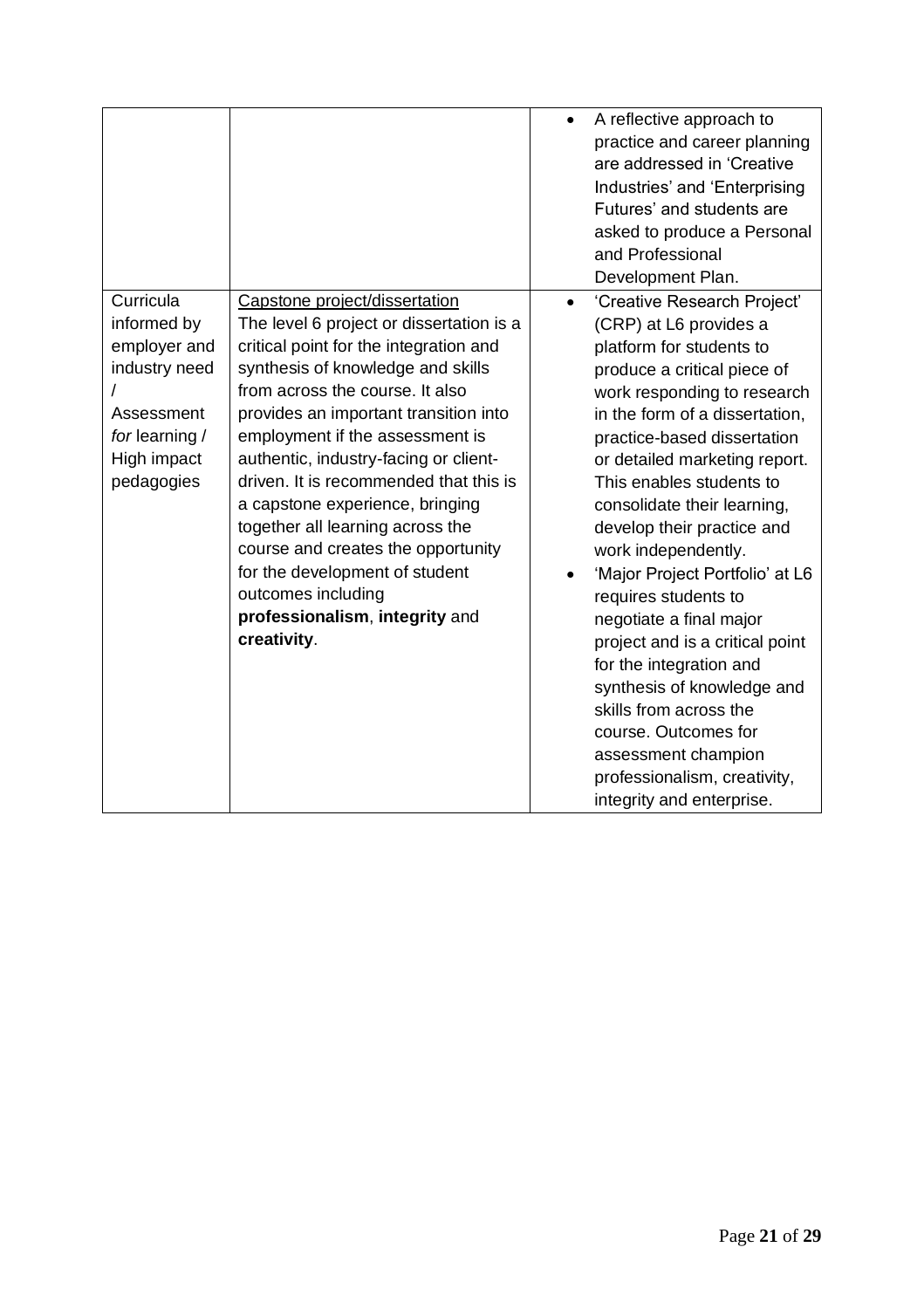# **Appendix C: Personal Development Planning**

Personal Development Planning (PDP) is a structured process by which an individual reflects upon their own learning, performance and/or achievement and identifies ways in which they might improve themselves academically and more broadly. Course teams are asked to indicate where/how in the course/across the modules this process is supported.

| <b>Approach to</b>                                                                                          | Level 4                                                                                                                                                                                                                                                                                                                                                                                                                                                                                                                                                                                                                                                                                          | Level 5                                                                                                                                                                                                                                                                                                                                                                                                                                                                                                                                                                    | Level 6                                                                                                                                                                                                                                                                                                                                                     |
|-------------------------------------------------------------------------------------------------------------|--------------------------------------------------------------------------------------------------------------------------------------------------------------------------------------------------------------------------------------------------------------------------------------------------------------------------------------------------------------------------------------------------------------------------------------------------------------------------------------------------------------------------------------------------------------------------------------------------------------------------------------------------------------------------------------------------|----------------------------------------------------------------------------------------------------------------------------------------------------------------------------------------------------------------------------------------------------------------------------------------------------------------------------------------------------------------------------------------------------------------------------------------------------------------------------------------------------------------------------------------------------------------------------|-------------------------------------------------------------------------------------------------------------------------------------------------------------------------------------------------------------------------------------------------------------------------------------------------------------------------------------------------------------|
| <b>PDP</b>                                                                                                  |                                                                                                                                                                                                                                                                                                                                                                                                                                                                                                                                                                                                                                                                                                  |                                                                                                                                                                                                                                                                                                                                                                                                                                                                                                                                                                            |                                                                                                                                                                                                                                                                                                                                                             |
| 1 Supporting<br>the<br>development<br>and recognition<br>of skills through<br>the personal<br>tutor system. | This is a compulsory<br>process to support<br>each student's<br>transition into Higher<br>Education.<br>Students will meet their<br>personal tutor at least<br>once in semester 1 and<br>once in semester 2. If<br>needed, the number of<br>these meetings can be<br>increased to suit<br>individual requirements.<br>Due to the industry-<br>facing nature of the<br>course, personal tutors<br>will support and<br>encourage students to<br>engage with industry<br>professionals as they<br>progress from level 4<br>onwards.<br>The division will also<br>work closely with<br>support services and<br>each student to ensure<br>opportunities for<br>personal development<br>are supported. | Continued support will<br>be provided via the<br>course team and<br>Course Director.<br>Tutors will encourage<br>students to reflect on<br>their performance<br>during the academic<br>year and actively<br>pursue work<br>placements and<br>opportunities for<br>industry engagement.<br>Students wanting to<br>engage in industry<br>experience by working<br>for one year in an<br>organisation or company<br>of their choice (sandwich<br>year) will be supported<br>with a dedicated<br>placement tutor during<br>the year. This may<br>include a placement<br>visit. | Continued support will be<br>provided via the course<br>team and Course Director<br>- specifically around<br>industry engagement.<br>Tutors will encourage<br>students to reflect on<br>their personal and<br>professional practice and<br>develop action plans to<br>maximise networking<br>opportunities with<br>industry professionals.                  |
| 2 Supporting<br>the<br>development<br>and recognition<br>of skills in<br>academic<br>modules.               | • Group tutorials (also<br>referred to as<br>'Learning Teams')<br>during core modules<br>including 'Fuelling<br><b>Ideas' and 'Visual</b><br><b>Communication'</b> are<br>specifically designed<br>to support the<br>development and<br>recognition of skills<br>through regular tutor-<br>led / peer feedback.<br>• Critiques, pitches and<br>presentations<br>instigate discussion                                                                                                                                                                                                                                                                                                             | • Delivery of<br>professional skills in<br>all level 5 (core)<br>modules with high<br>levels of practitioner<br>input.<br>• Assessment covering<br>a wide range of<br>professional and<br>transferable skills.<br>Group / Individual<br>tutorials during<br>practice-based<br>modules.<br>• Development of<br>personal promotion                                                                                                                                                                                                                                           | • Exploration of<br>professional roles in all<br>level 6 (core) modules<br>with high levels of<br>practitioner input.<br>• Assessment covering a<br>wide range of<br>professional and<br>transferable skills.<br>• Modules dedicated to<br>personal and<br>professional<br>development i.e.<br>'Enterprising<br>Futures' in which<br>students are supported |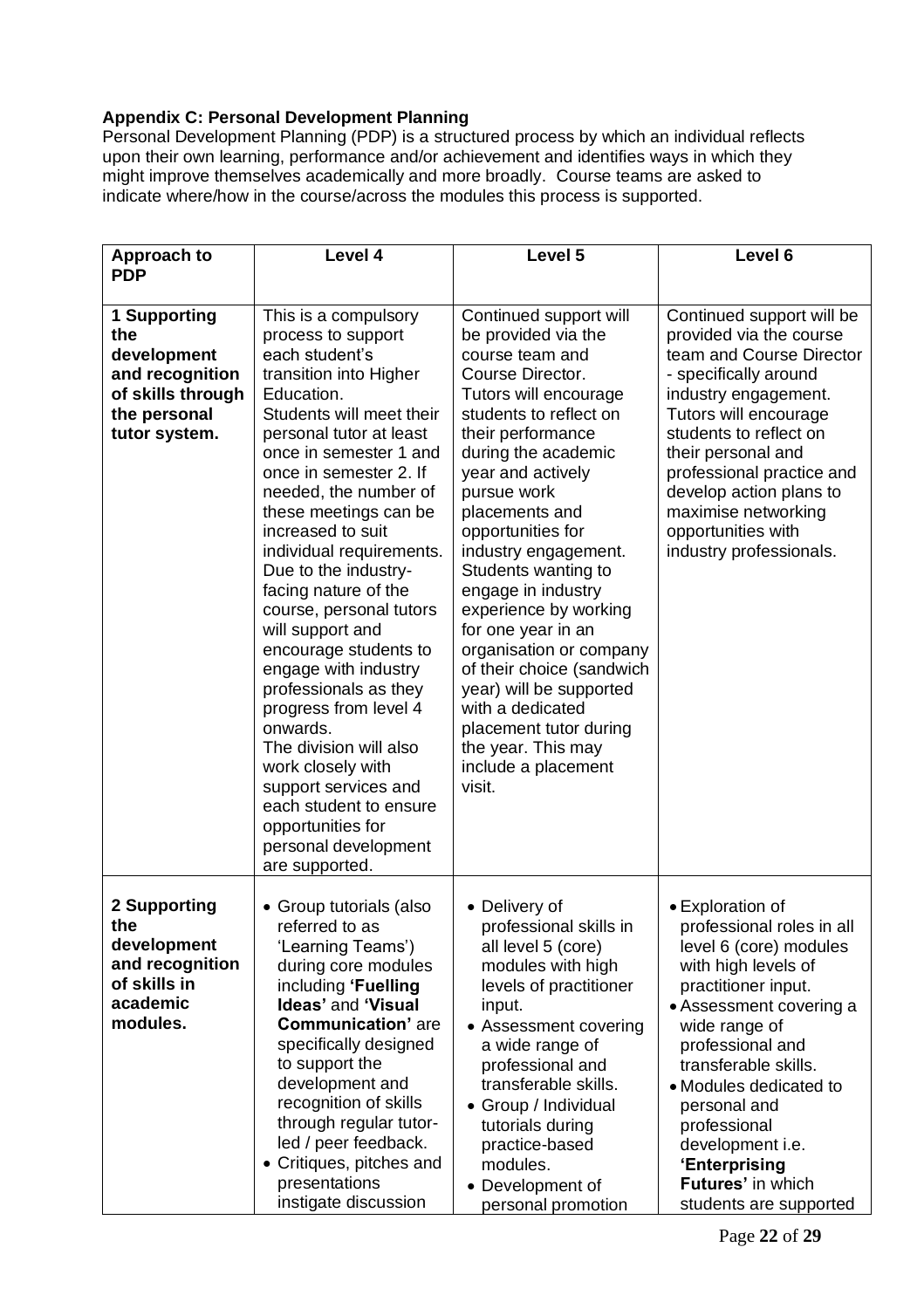|                                                                                                                           | and support<br>progression through<br>appropriate tutor /<br>peer feedback.<br>• Assessment of a wide<br>range of practical and<br>professional skills<br>(see assessment<br>matrix).<br>• Development of<br>presentation and<br>communication skills<br>through lectures, in-<br>class workshops /<br>assessment activities.                                                                                                                                                                                                                                                                                                                   | through 'Creative<br>Industries' module,<br>supported by<br>lectures, workshops<br>and tutorials.<br>• Supervised working<br>in production teams<br>for group-based<br>learning i.e. during<br>module, 'Innovation<br>in Practice'.                                                                                                                                                                                                                                                                                                                                                                | in producing personal<br>action plans to further<br>their networking<br>potential.<br>• The production of a<br>professional portfolio of<br>work relating to<br>personal career<br>ambitions, supported<br>through 'Major Project<br>Portfolio' module. |
|---------------------------------------------------------------------------------------------------------------------------|-------------------------------------------------------------------------------------------------------------------------------------------------------------------------------------------------------------------------------------------------------------------------------------------------------------------------------------------------------------------------------------------------------------------------------------------------------------------------------------------------------------------------------------------------------------------------------------------------------------------------------------------------|----------------------------------------------------------------------------------------------------------------------------------------------------------------------------------------------------------------------------------------------------------------------------------------------------------------------------------------------------------------------------------------------------------------------------------------------------------------------------------------------------------------------------------------------------------------------------------------------------|---------------------------------------------------------------------------------------------------------------------------------------------------------------------------------------------------------------------------------------------------------|
| <b>3 Supporting</b><br>the<br>development<br>and recognition<br>of skills through<br>purpose<br>designed<br>modules.      | Modules at Level 4<br>include individual and<br>group working, 'live'<br>and/or collaborative<br>briefs and immediate<br>immersion in industry<br>practice using<br>professional techniques<br>/ technologies.<br>Examples include:<br>• Fuelling Creativity<br>Developing and<br>realising concepts<br>• Fashion Promotion<br>in Context<br>Understanding<br>professional practice<br>in a range of contexts<br>• Visual<br><b>Communication</b><br>Production group<br>work for a live<br>industry brief<br>• Digital Artistry in<br><b>Post-Production</b><br>Applying professional<br>approaches and skills<br>in media post-<br>production | 'Industry supported'<br>modules at Level 5 are<br>designed to introduce<br>and explore<br>professional client and<br>agency roles in the<br>classroom through<br>practitioner input.<br>Examples include:<br>• Innovation in Visual<br><b>Thinking Applying</b><br>histories and theories<br>in practical contexts<br>• Innovation in<br><b>Practice</b><br>Transformative<br>practice in<br>professional contexts<br>• Creative Industries<br><b>Practical student</b><br>collaborations /<br>industry engagement<br>• Sandwich Year<br>(option to work in<br>industry between<br>levels 5 and 6) | The development and<br>recognition of skills are<br>addressed and<br>supported through all<br>core modules in L6,<br>with optional modules<br>to enhance skills in<br>particular areas of<br>business development<br>(please see module<br>$map$ ).     |
| 4. Supporting<br>the<br>development<br>and recognition<br>of skills through<br>research<br>projects and<br>dissertations. | Research techniques<br>are taught and<br>developed through all<br>practice-based, theory-<br>based modules in a<br>range of contexts, for<br>example:                                                                                                                                                                                                                                                                                                                                                                                                                                                                                           | Research skills are<br>needed to complete all<br>coursework<br>assignments throughout<br>L5, including:<br>• Evidencing research in<br>conceptual                                                                                                                                                                                                                                                                                                                                                                                                                                                  | Developed research skills<br>are required to complete<br>all coursework<br>assignments throughout<br>L6, including:<br>• Evidencing research in<br>conceptual                                                                                           |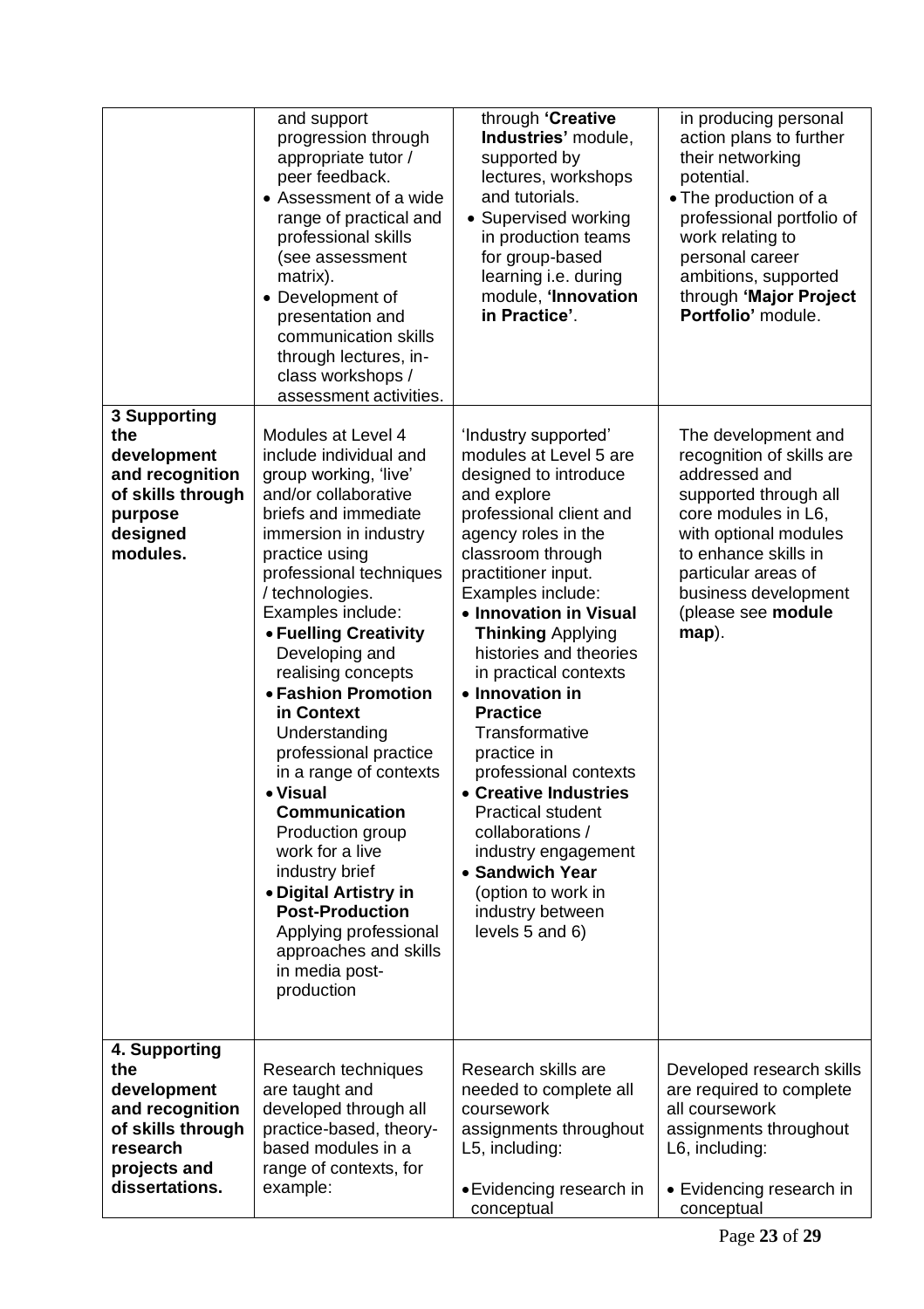|                                                                                                                                                           | • Conceptual ideas<br>creation, underpinned<br>through analytical<br>research for 'Fuelling<br>Ideas' and 'Visual<br><b>Communications'</b><br>modules.<br>• Research<br>methodologies,<br>analysis of materials,<br>referencing and the<br>use of appropriate<br>academic and visual<br>resources for written<br>assessments during<br>'Fashion Promotion<br>in Context'. | development to realise<br>practical projects and<br>reflect upon<br>conceptual and<br>practical development<br>for 'Innovation in<br><b>Practice'</b><br>•Individual essay /<br>academic writing for<br>'Innovation in Visual<br>Thinking'<br>•Developing<br>presentation strategies<br>and pitching work in a<br>range of contexts.                                                    | development to realise<br>'Major Project<br>Portfolio'<br>• Development of a<br>'Creative Research<br>Project' around<br>professional interests.<br>• Producing high-impact<br>presentations,<br>appropriate to a range<br>of professional<br>audiences.                                                                                                                                                                    |
|-----------------------------------------------------------------------------------------------------------------------------------------------------------|----------------------------------------------------------------------------------------------------------------------------------------------------------------------------------------------------------------------------------------------------------------------------------------------------------------------------------------------------------------------------|-----------------------------------------------------------------------------------------------------------------------------------------------------------------------------------------------------------------------------------------------------------------------------------------------------------------------------------------------------------------------------------------|-----------------------------------------------------------------------------------------------------------------------------------------------------------------------------------------------------------------------------------------------------------------------------------------------------------------------------------------------------------------------------------------------------------------------------|
| <b>5 Supporting</b><br>the<br>development<br>and recognition<br>of career<br>management<br>skills.                                                        | • Support via LSBU's<br>personal tutoring<br>system<br>• Industry-facing<br>projects, guest<br>lectures and 'live<br>briefs' to develop<br>personal and<br>professional skills<br>• Volunteering<br>opportunities provided<br>by Employability<br>Services and other<br>extra-curricular<br>activities.                                                                    | • Support via LSBU's<br>personal tutoring<br>system<br>• Industry-focused<br>briefs and 'live'<br>projects to build and<br>maximise networking<br>opportunities.<br>• 'Creative Industries'<br>module to support<br>work placements,<br>mentorship schemes<br>and networking<br>activities.<br>• 'Innovations in<br>Practice' module to<br>encourage and foster<br>industry engagement. | • Support via LSBU's<br>personal tutoring<br>system<br>• Developing PPD plans<br>and series of personal<br>and professional<br>objectives for<br>'Enterprising<br><b>Futures'</b><br>• Producing an industry-<br>ready portfolio for<br>'Major Project<br>Portfolio' to align with<br>career aspirations.<br>• Opportunity to develop<br>personal projects and<br>business ventures in<br><b>'Future Fashion</b><br>Module' |
| <b>6 Supporting</b><br>the<br>development<br>and recognition<br>of career<br>management<br>skills through<br>work<br>placements or<br>work<br>experience. | • On-location work for<br>industry clients in a<br>range of professional<br>contexts for 'Visual<br><b>Communications'</b><br>module<br>• Sign-posting to extra-<br>curricular activity and<br>student societies and<br>encouraging students<br>to apply for voluntary<br>and part-time work.                                                                              | • Optional placement<br>(sandwich) year<br>within industry,<br>commencing at the<br>end of level 5<br>• 'Creative Industries'<br>module to support<br>work placements,<br>mentorship schemes<br>and networking<br>activities.                                                                                                                                                           | • Requirement to<br>produce a personal<br>and professional action<br>plan during<br>'Enterprising<br>Futures' to increase<br>industry engagement<br>through further<br>placement and/or<br>mentorship activities.                                                                                                                                                                                                           |
| <b>7 Supporting</b><br>the<br>development of<br>skills by<br>recognising that                                                                             |                                                                                                                                                                                                                                                                                                                                                                            | A programme of extracurricular employability seminars and workshops will run<br>alongside the degree programme. This will make use of the excellent<br>activities, workshops and enterprise support offered by Student Enterprise<br>team. The program will also make use of the School's partnership with IPSE                                                                         |                                                                                                                                                                                                                                                                                                                                                                                                                             |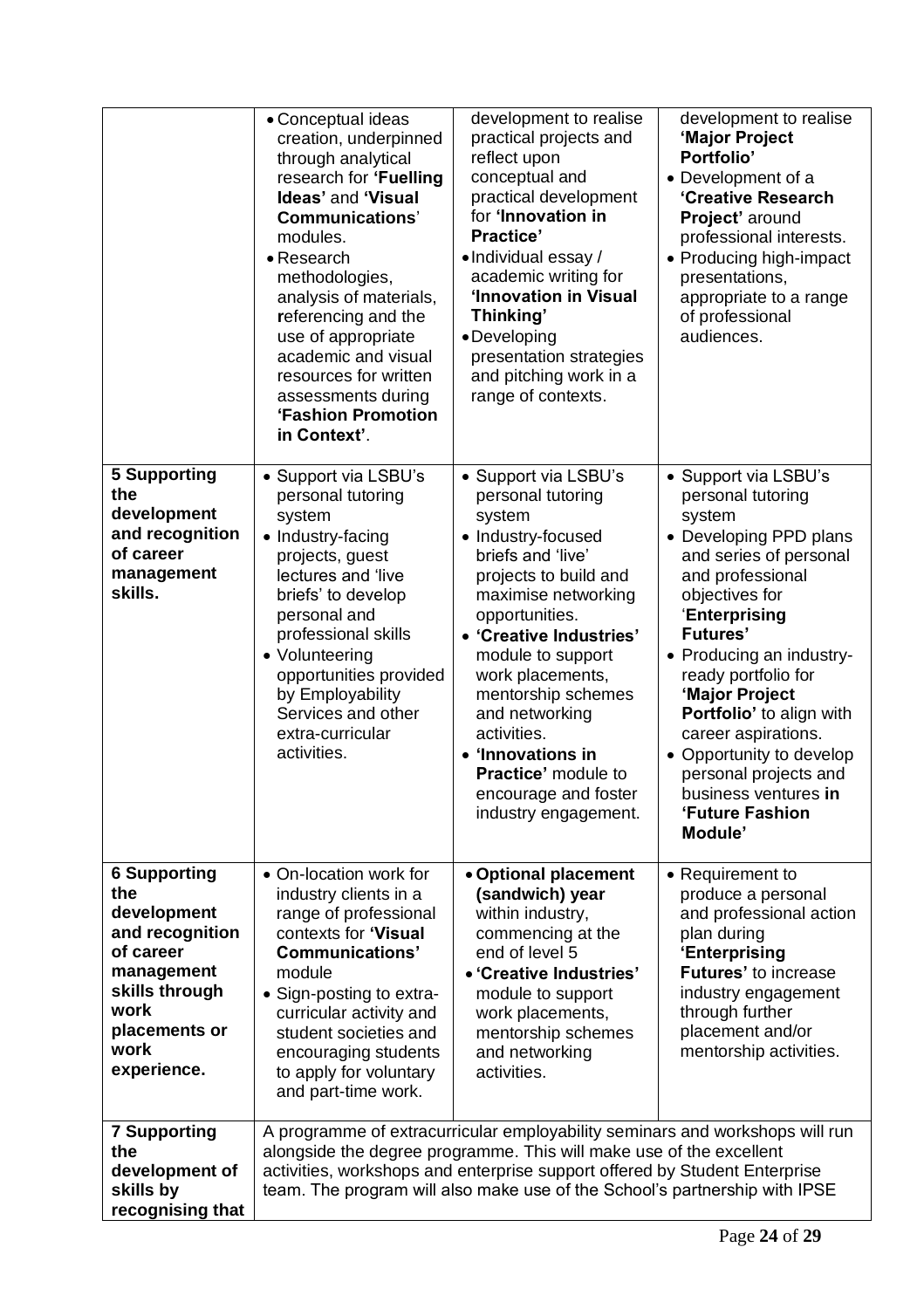| sessions for students in affiliated institutions.<br>developed<br>through extra<br>curricula<br>This programme may include:<br>activities.<br>Discipline specific guest speakers from commerce, industry and<br>$\bullet$<br>practice<br>Professional body input<br>$\bullet$<br>Developing professional networks and job hunting skills training<br>$\bullet$<br>CV development and interview skills training<br>$\bullet$<br>Student 'profile' development through engaging in competitions and<br>$\bullet$<br>collaborations<br>Support for free-lancing /self-employment issues such as setting up as<br>$\bullet$<br>self-employed, contracts, insurance, accounts, etc.<br>Additionally Students are advised and directed to relevant central<br>University support services such as:<br>Study Skills (Learning Resources and Study Skills, Library)<br>Basic numeracy and English Skills (Learning Resources and Study<br>$\bullet$<br>Skills, Library)<br>Communication of opportunities for extra-curricular skills development<br>will be through:<br><b>VLE</b><br>$\bullet$<br>Personal Tutoring schemes / Student Support<br>٠<br>Announcements in lectures and seminars (coordinated team<br>$\bullet$<br>communication approach for academic staff)<br>Posters and various student led societies.<br>$\bullet$<br>Staff-student committee<br>$\bullet$<br>8 Supporting<br>• Personal tutorial<br>• Fostering a strong<br>• Encouraging on-<br>the<br>and supportive<br>going engagement<br>support exploring<br>development of<br>opportunities for<br>'creative community'<br>with professional<br>the skills and<br>within the student<br>mentors developed<br>postgraduate study<br>through the 'Creative<br>attitudes as a<br>cohort through<br>and on-going<br>basis for<br>regular intervention<br>Industries module.<br>professional<br>continuing<br>and collaboration<br>mentorship<br>Encouraging the<br>professional<br>with the course team.<br>opportunities.<br>outcomes for extra-<br>development.<br>Inspiring students to<br>• Developing individual<br>curricular personal<br>be self-motivated and<br>PPD strategies in<br>projects and<br>ambitious is central<br>professional ventures<br>specialist areas of<br>to all course related<br>to contribute towards<br>practice relating to<br>activities.<br>module activities,<br>personal career<br>exhibitions and / or<br>Encouraging<br>ambitions, specifically<br>involvement in<br>during 'Enterprising<br>student showcases.<br>Futures' module.<br>course-related<br>Development of<br>activities to develop<br>professional and<br>• Support in producing<br>transferable skills<br>transferable skills -<br>an individual portfolio<br>and enhance<br>relating to personal<br>especially in<br>professional<br>communication and<br>career ambitions,<br>experience i.e. open<br>presentation -<br>including professional<br>days, interview days,<br>through engagement<br>'portfolio review'<br>student ambassador<br>opportunities<br>with fashion weeks,<br>roles and mentorship<br>commissions,<br>• Opportunities for | they can be | (Self-Employed & Freelancer Association), which offers a number of training |                  |                    |  |
|--------------------------------------------------------------------------------------------------------------------------------------------------------------------------------------------------------------------------------------------------------------------------------------------------------------------------------------------------------------------------------------------------------------------------------------------------------------------------------------------------------------------------------------------------------------------------------------------------------------------------------------------------------------------------------------------------------------------------------------------------------------------------------------------------------------------------------------------------------------------------------------------------------------------------------------------------------------------------------------------------------------------------------------------------------------------------------------------------------------------------------------------------------------------------------------------------------------------------------------------------------------------------------------------------------------------------------------------------------------------------------------------------------------------------------------------------------------------------------------------------------------------------------------------------------------------------------------------------------------------------------------------------------------------------------------------------------------------------------------------------------------------------------------------------------------------------------------------------------------------------------------------------------------------------------------------------------------------------------------------------------------------------------------------------------------------------------------------------------------------------------------------------------------------------------------------------------------------------------------------------------------------------------------------------------------------------------------------------------------------------------------------------------------------------------------------------------------------------------------------------------------------------------------------------------------------------------------------------------------------------------------------------------------------------------------------------------------------------------------------------------------------------------------------------------------------------------------------------------------------------------------------------------------------------------------------------------------------------------------------------------------------------------------------------------------------------------------------------------------------------|-------------|-----------------------------------------------------------------------------|------------------|--------------------|--|
|                                                                                                                                                                                                                                                                                                                                                                                                                                                                                                                                                                                                                                                                                                                                                                                                                                                                                                                                                                                                                                                                                                                                                                                                                                                                                                                                                                                                                                                                                                                                                                                                                                                                                                                                                                                                                                                                                                                                                                                                                                                                                                                                                                                                                                                                                                                                                                                                                                                                                                                                                                                                                                                                                                                                                                                                                                                                                                                                                                                                                                                                                                                          |             |                                                                             |                  |                    |  |
|                                                                                                                                                                                                                                                                                                                                                                                                                                                                                                                                                                                                                                                                                                                                                                                                                                                                                                                                                                                                                                                                                                                                                                                                                                                                                                                                                                                                                                                                                                                                                                                                                                                                                                                                                                                                                                                                                                                                                                                                                                                                                                                                                                                                                                                                                                                                                                                                                                                                                                                                                                                                                                                                                                                                                                                                                                                                                                                                                                                                                                                                                                                          |             |                                                                             |                  |                    |  |
|                                                                                                                                                                                                                                                                                                                                                                                                                                                                                                                                                                                                                                                                                                                                                                                                                                                                                                                                                                                                                                                                                                                                                                                                                                                                                                                                                                                                                                                                                                                                                                                                                                                                                                                                                                                                                                                                                                                                                                                                                                                                                                                                                                                                                                                                                                                                                                                                                                                                                                                                                                                                                                                                                                                                                                                                                                                                                                                                                                                                                                                                                                                          |             |                                                                             |                  |                    |  |
|                                                                                                                                                                                                                                                                                                                                                                                                                                                                                                                                                                                                                                                                                                                                                                                                                                                                                                                                                                                                                                                                                                                                                                                                                                                                                                                                                                                                                                                                                                                                                                                                                                                                                                                                                                                                                                                                                                                                                                                                                                                                                                                                                                                                                                                                                                                                                                                                                                                                                                                                                                                                                                                                                                                                                                                                                                                                                                                                                                                                                                                                                                                          |             |                                                                             |                  |                    |  |
|                                                                                                                                                                                                                                                                                                                                                                                                                                                                                                                                                                                                                                                                                                                                                                                                                                                                                                                                                                                                                                                                                                                                                                                                                                                                                                                                                                                                                                                                                                                                                                                                                                                                                                                                                                                                                                                                                                                                                                                                                                                                                                                                                                                                                                                                                                                                                                                                                                                                                                                                                                                                                                                                                                                                                                                                                                                                                                                                                                                                                                                                                                                          |             |                                                                             |                  |                    |  |
|                                                                                                                                                                                                                                                                                                                                                                                                                                                                                                                                                                                                                                                                                                                                                                                                                                                                                                                                                                                                                                                                                                                                                                                                                                                                                                                                                                                                                                                                                                                                                                                                                                                                                                                                                                                                                                                                                                                                                                                                                                                                                                                                                                                                                                                                                                                                                                                                                                                                                                                                                                                                                                                                                                                                                                                                                                                                                                                                                                                                                                                                                                                          |             |                                                                             |                  |                    |  |
|                                                                                                                                                                                                                                                                                                                                                                                                                                                                                                                                                                                                                                                                                                                                                                                                                                                                                                                                                                                                                                                                                                                                                                                                                                                                                                                                                                                                                                                                                                                                                                                                                                                                                                                                                                                                                                                                                                                                                                                                                                                                                                                                                                                                                                                                                                                                                                                                                                                                                                                                                                                                                                                                                                                                                                                                                                                                                                                                                                                                                                                                                                                          |             |                                                                             |                  |                    |  |
|                                                                                                                                                                                                                                                                                                                                                                                                                                                                                                                                                                                                                                                                                                                                                                                                                                                                                                                                                                                                                                                                                                                                                                                                                                                                                                                                                                                                                                                                                                                                                                                                                                                                                                                                                                                                                                                                                                                                                                                                                                                                                                                                                                                                                                                                                                                                                                                                                                                                                                                                                                                                                                                                                                                                                                                                                                                                                                                                                                                                                                                                                                                          |             |                                                                             |                  |                    |  |
|                                                                                                                                                                                                                                                                                                                                                                                                                                                                                                                                                                                                                                                                                                                                                                                                                                                                                                                                                                                                                                                                                                                                                                                                                                                                                                                                                                                                                                                                                                                                                                                                                                                                                                                                                                                                                                                                                                                                                                                                                                                                                                                                                                                                                                                                                                                                                                                                                                                                                                                                                                                                                                                                                                                                                                                                                                                                                                                                                                                                                                                                                                                          |             |                                                                             |                  |                    |  |
|                                                                                                                                                                                                                                                                                                                                                                                                                                                                                                                                                                                                                                                                                                                                                                                                                                                                                                                                                                                                                                                                                                                                                                                                                                                                                                                                                                                                                                                                                                                                                                                                                                                                                                                                                                                                                                                                                                                                                                                                                                                                                                                                                                                                                                                                                                                                                                                                                                                                                                                                                                                                                                                                                                                                                                                                                                                                                                                                                                                                                                                                                                                          |             |                                                                             |                  |                    |  |
|                                                                                                                                                                                                                                                                                                                                                                                                                                                                                                                                                                                                                                                                                                                                                                                                                                                                                                                                                                                                                                                                                                                                                                                                                                                                                                                                                                                                                                                                                                                                                                                                                                                                                                                                                                                                                                                                                                                                                                                                                                                                                                                                                                                                                                                                                                                                                                                                                                                                                                                                                                                                                                                                                                                                                                                                                                                                                                                                                                                                                                                                                                                          |             |                                                                             |                  |                    |  |
|                                                                                                                                                                                                                                                                                                                                                                                                                                                                                                                                                                                                                                                                                                                                                                                                                                                                                                                                                                                                                                                                                                                                                                                                                                                                                                                                                                                                                                                                                                                                                                                                                                                                                                                                                                                                                                                                                                                                                                                                                                                                                                                                                                                                                                                                                                                                                                                                                                                                                                                                                                                                                                                                                                                                                                                                                                                                                                                                                                                                                                                                                                                          |             |                                                                             |                  |                    |  |
|                                                                                                                                                                                                                                                                                                                                                                                                                                                                                                                                                                                                                                                                                                                                                                                                                                                                                                                                                                                                                                                                                                                                                                                                                                                                                                                                                                                                                                                                                                                                                                                                                                                                                                                                                                                                                                                                                                                                                                                                                                                                                                                                                                                                                                                                                                                                                                                                                                                                                                                                                                                                                                                                                                                                                                                                                                                                                                                                                                                                                                                                                                                          |             |                                                                             |                  |                    |  |
|                                                                                                                                                                                                                                                                                                                                                                                                                                                                                                                                                                                                                                                                                                                                                                                                                                                                                                                                                                                                                                                                                                                                                                                                                                                                                                                                                                                                                                                                                                                                                                                                                                                                                                                                                                                                                                                                                                                                                                                                                                                                                                                                                                                                                                                                                                                                                                                                                                                                                                                                                                                                                                                                                                                                                                                                                                                                                                                                                                                                                                                                                                                          |             |                                                                             |                  |                    |  |
|                                                                                                                                                                                                                                                                                                                                                                                                                                                                                                                                                                                                                                                                                                                                                                                                                                                                                                                                                                                                                                                                                                                                                                                                                                                                                                                                                                                                                                                                                                                                                                                                                                                                                                                                                                                                                                                                                                                                                                                                                                                                                                                                                                                                                                                                                                                                                                                                                                                                                                                                                                                                                                                                                                                                                                                                                                                                                                                                                                                                                                                                                                                          |             |                                                                             |                  |                    |  |
|                                                                                                                                                                                                                                                                                                                                                                                                                                                                                                                                                                                                                                                                                                                                                                                                                                                                                                                                                                                                                                                                                                                                                                                                                                                                                                                                                                                                                                                                                                                                                                                                                                                                                                                                                                                                                                                                                                                                                                                                                                                                                                                                                                                                                                                                                                                                                                                                                                                                                                                                                                                                                                                                                                                                                                                                                                                                                                                                                                                                                                                                                                                          |             |                                                                             |                  |                    |  |
|                                                                                                                                                                                                                                                                                                                                                                                                                                                                                                                                                                                                                                                                                                                                                                                                                                                                                                                                                                                                                                                                                                                                                                                                                                                                                                                                                                                                                                                                                                                                                                                                                                                                                                                                                                                                                                                                                                                                                                                                                                                                                                                                                                                                                                                                                                                                                                                                                                                                                                                                                                                                                                                                                                                                                                                                                                                                                                                                                                                                                                                                                                                          |             |                                                                             |                  |                    |  |
|                                                                                                                                                                                                                                                                                                                                                                                                                                                                                                                                                                                                                                                                                                                                                                                                                                                                                                                                                                                                                                                                                                                                                                                                                                                                                                                                                                                                                                                                                                                                                                                                                                                                                                                                                                                                                                                                                                                                                                                                                                                                                                                                                                                                                                                                                                                                                                                                                                                                                                                                                                                                                                                                                                                                                                                                                                                                                                                                                                                                                                                                                                                          |             |                                                                             |                  |                    |  |
|                                                                                                                                                                                                                                                                                                                                                                                                                                                                                                                                                                                                                                                                                                                                                                                                                                                                                                                                                                                                                                                                                                                                                                                                                                                                                                                                                                                                                                                                                                                                                                                                                                                                                                                                                                                                                                                                                                                                                                                                                                                                                                                                                                                                                                                                                                                                                                                                                                                                                                                                                                                                                                                                                                                                                                                                                                                                                                                                                                                                                                                                                                                          |             |                                                                             |                  |                    |  |
|                                                                                                                                                                                                                                                                                                                                                                                                                                                                                                                                                                                                                                                                                                                                                                                                                                                                                                                                                                                                                                                                                                                                                                                                                                                                                                                                                                                                                                                                                                                                                                                                                                                                                                                                                                                                                                                                                                                                                                                                                                                                                                                                                                                                                                                                                                                                                                                                                                                                                                                                                                                                                                                                                                                                                                                                                                                                                                                                                                                                                                                                                                                          |             |                                                                             |                  |                    |  |
|                                                                                                                                                                                                                                                                                                                                                                                                                                                                                                                                                                                                                                                                                                                                                                                                                                                                                                                                                                                                                                                                                                                                                                                                                                                                                                                                                                                                                                                                                                                                                                                                                                                                                                                                                                                                                                                                                                                                                                                                                                                                                                                                                                                                                                                                                                                                                                                                                                                                                                                                                                                                                                                                                                                                                                                                                                                                                                                                                                                                                                                                                                                          |             |                                                                             |                  |                    |  |
|                                                                                                                                                                                                                                                                                                                                                                                                                                                                                                                                                                                                                                                                                                                                                                                                                                                                                                                                                                                                                                                                                                                                                                                                                                                                                                                                                                                                                                                                                                                                                                                                                                                                                                                                                                                                                                                                                                                                                                                                                                                                                                                                                                                                                                                                                                                                                                                                                                                                                                                                                                                                                                                                                                                                                                                                                                                                                                                                                                                                                                                                                                                          |             |                                                                             |                  |                    |  |
|                                                                                                                                                                                                                                                                                                                                                                                                                                                                                                                                                                                                                                                                                                                                                                                                                                                                                                                                                                                                                                                                                                                                                                                                                                                                                                                                                                                                                                                                                                                                                                                                                                                                                                                                                                                                                                                                                                                                                                                                                                                                                                                                                                                                                                                                                                                                                                                                                                                                                                                                                                                                                                                                                                                                                                                                                                                                                                                                                                                                                                                                                                                          |             |                                                                             |                  |                    |  |
|                                                                                                                                                                                                                                                                                                                                                                                                                                                                                                                                                                                                                                                                                                                                                                                                                                                                                                                                                                                                                                                                                                                                                                                                                                                                                                                                                                                                                                                                                                                                                                                                                                                                                                                                                                                                                                                                                                                                                                                                                                                                                                                                                                                                                                                                                                                                                                                                                                                                                                                                                                                                                                                                                                                                                                                                                                                                                                                                                                                                                                                                                                                          |             |                                                                             |                  |                    |  |
|                                                                                                                                                                                                                                                                                                                                                                                                                                                                                                                                                                                                                                                                                                                                                                                                                                                                                                                                                                                                                                                                                                                                                                                                                                                                                                                                                                                                                                                                                                                                                                                                                                                                                                                                                                                                                                                                                                                                                                                                                                                                                                                                                                                                                                                                                                                                                                                                                                                                                                                                                                                                                                                                                                                                                                                                                                                                                                                                                                                                                                                                                                                          |             |                                                                             |                  |                    |  |
|                                                                                                                                                                                                                                                                                                                                                                                                                                                                                                                                                                                                                                                                                                                                                                                                                                                                                                                                                                                                                                                                                                                                                                                                                                                                                                                                                                                                                                                                                                                                                                                                                                                                                                                                                                                                                                                                                                                                                                                                                                                                                                                                                                                                                                                                                                                                                                                                                                                                                                                                                                                                                                                                                                                                                                                                                                                                                                                                                                                                                                                                                                                          |             |                                                                             |                  |                    |  |
|                                                                                                                                                                                                                                                                                                                                                                                                                                                                                                                                                                                                                                                                                                                                                                                                                                                                                                                                                                                                                                                                                                                                                                                                                                                                                                                                                                                                                                                                                                                                                                                                                                                                                                                                                                                                                                                                                                                                                                                                                                                                                                                                                                                                                                                                                                                                                                                                                                                                                                                                                                                                                                                                                                                                                                                                                                                                                                                                                                                                                                                                                                                          |             |                                                                             |                  |                    |  |
|                                                                                                                                                                                                                                                                                                                                                                                                                                                                                                                                                                                                                                                                                                                                                                                                                                                                                                                                                                                                                                                                                                                                                                                                                                                                                                                                                                                                                                                                                                                                                                                                                                                                                                                                                                                                                                                                                                                                                                                                                                                                                                                                                                                                                                                                                                                                                                                                                                                                                                                                                                                                                                                                                                                                                                                                                                                                                                                                                                                                                                                                                                                          |             |                                                                             |                  |                    |  |
|                                                                                                                                                                                                                                                                                                                                                                                                                                                                                                                                                                                                                                                                                                                                                                                                                                                                                                                                                                                                                                                                                                                                                                                                                                                                                                                                                                                                                                                                                                                                                                                                                                                                                                                                                                                                                                                                                                                                                                                                                                                                                                                                                                                                                                                                                                                                                                                                                                                                                                                                                                                                                                                                                                                                                                                                                                                                                                                                                                                                                                                                                                                          |             |                                                                             |                  |                    |  |
|                                                                                                                                                                                                                                                                                                                                                                                                                                                                                                                                                                                                                                                                                                                                                                                                                                                                                                                                                                                                                                                                                                                                                                                                                                                                                                                                                                                                                                                                                                                                                                                                                                                                                                                                                                                                                                                                                                                                                                                                                                                                                                                                                                                                                                                                                                                                                                                                                                                                                                                                                                                                                                                                                                                                                                                                                                                                                                                                                                                                                                                                                                                          |             |                                                                             |                  |                    |  |
|                                                                                                                                                                                                                                                                                                                                                                                                                                                                                                                                                                                                                                                                                                                                                                                                                                                                                                                                                                                                                                                                                                                                                                                                                                                                                                                                                                                                                                                                                                                                                                                                                                                                                                                                                                                                                                                                                                                                                                                                                                                                                                                                                                                                                                                                                                                                                                                                                                                                                                                                                                                                                                                                                                                                                                                                                                                                                                                                                                                                                                                                                                                          |             |                                                                             |                  |                    |  |
|                                                                                                                                                                                                                                                                                                                                                                                                                                                                                                                                                                                                                                                                                                                                                                                                                                                                                                                                                                                                                                                                                                                                                                                                                                                                                                                                                                                                                                                                                                                                                                                                                                                                                                                                                                                                                                                                                                                                                                                                                                                                                                                                                                                                                                                                                                                                                                                                                                                                                                                                                                                                                                                                                                                                                                                                                                                                                                                                                                                                                                                                                                                          |             |                                                                             |                  |                    |  |
|                                                                                                                                                                                                                                                                                                                                                                                                                                                                                                                                                                                                                                                                                                                                                                                                                                                                                                                                                                                                                                                                                                                                                                                                                                                                                                                                                                                                                                                                                                                                                                                                                                                                                                                                                                                                                                                                                                                                                                                                                                                                                                                                                                                                                                                                                                                                                                                                                                                                                                                                                                                                                                                                                                                                                                                                                                                                                                                                                                                                                                                                                                                          |             |                                                                             |                  |                    |  |
|                                                                                                                                                                                                                                                                                                                                                                                                                                                                                                                                                                                                                                                                                                                                                                                                                                                                                                                                                                                                                                                                                                                                                                                                                                                                                                                                                                                                                                                                                                                                                                                                                                                                                                                                                                                                                                                                                                                                                                                                                                                                                                                                                                                                                                                                                                                                                                                                                                                                                                                                                                                                                                                                                                                                                                                                                                                                                                                                                                                                                                                                                                                          |             |                                                                             |                  |                    |  |
|                                                                                                                                                                                                                                                                                                                                                                                                                                                                                                                                                                                                                                                                                                                                                                                                                                                                                                                                                                                                                                                                                                                                                                                                                                                                                                                                                                                                                                                                                                                                                                                                                                                                                                                                                                                                                                                                                                                                                                                                                                                                                                                                                                                                                                                                                                                                                                                                                                                                                                                                                                                                                                                                                                                                                                                                                                                                                                                                                                                                                                                                                                                          |             |                                                                             |                  |                    |  |
|                                                                                                                                                                                                                                                                                                                                                                                                                                                                                                                                                                                                                                                                                                                                                                                                                                                                                                                                                                                                                                                                                                                                                                                                                                                                                                                                                                                                                                                                                                                                                                                                                                                                                                                                                                                                                                                                                                                                                                                                                                                                                                                                                                                                                                                                                                                                                                                                                                                                                                                                                                                                                                                                                                                                                                                                                                                                                                                                                                                                                                                                                                                          |             |                                                                             |                  |                    |  |
|                                                                                                                                                                                                                                                                                                                                                                                                                                                                                                                                                                                                                                                                                                                                                                                                                                                                                                                                                                                                                                                                                                                                                                                                                                                                                                                                                                                                                                                                                                                                                                                                                                                                                                                                                                                                                                                                                                                                                                                                                                                                                                                                                                                                                                                                                                                                                                                                                                                                                                                                                                                                                                                                                                                                                                                                                                                                                                                                                                                                                                                                                                                          |             |                                                                             |                  |                    |  |
|                                                                                                                                                                                                                                                                                                                                                                                                                                                                                                                                                                                                                                                                                                                                                                                                                                                                                                                                                                                                                                                                                                                                                                                                                                                                                                                                                                                                                                                                                                                                                                                                                                                                                                                                                                                                                                                                                                                                                                                                                                                                                                                                                                                                                                                                                                                                                                                                                                                                                                                                                                                                                                                                                                                                                                                                                                                                                                                                                                                                                                                                                                                          |             |                                                                             |                  |                    |  |
|                                                                                                                                                                                                                                                                                                                                                                                                                                                                                                                                                                                                                                                                                                                                                                                                                                                                                                                                                                                                                                                                                                                                                                                                                                                                                                                                                                                                                                                                                                                                                                                                                                                                                                                                                                                                                                                                                                                                                                                                                                                                                                                                                                                                                                                                                                                                                                                                                                                                                                                                                                                                                                                                                                                                                                                                                                                                                                                                                                                                                                                                                                                          |             |                                                                             |                  |                    |  |
|                                                                                                                                                                                                                                                                                                                                                                                                                                                                                                                                                                                                                                                                                                                                                                                                                                                                                                                                                                                                                                                                                                                                                                                                                                                                                                                                                                                                                                                                                                                                                                                                                                                                                                                                                                                                                                                                                                                                                                                                                                                                                                                                                                                                                                                                                                                                                                                                                                                                                                                                                                                                                                                                                                                                                                                                                                                                                                                                                                                                                                                                                                                          |             |                                                                             |                  |                    |  |
|                                                                                                                                                                                                                                                                                                                                                                                                                                                                                                                                                                                                                                                                                                                                                                                                                                                                                                                                                                                                                                                                                                                                                                                                                                                                                                                                                                                                                                                                                                                                                                                                                                                                                                                                                                                                                                                                                                                                                                                                                                                                                                                                                                                                                                                                                                                                                                                                                                                                                                                                                                                                                                                                                                                                                                                                                                                                                                                                                                                                                                                                                                                          |             |                                                                             |                  |                    |  |
|                                                                                                                                                                                                                                                                                                                                                                                                                                                                                                                                                                                                                                                                                                                                                                                                                                                                                                                                                                                                                                                                                                                                                                                                                                                                                                                                                                                                                                                                                                                                                                                                                                                                                                                                                                                                                                                                                                                                                                                                                                                                                                                                                                                                                                                                                                                                                                                                                                                                                                                                                                                                                                                                                                                                                                                                                                                                                                                                                                                                                                                                                                                          |             |                                                                             |                  |                    |  |
|                                                                                                                                                                                                                                                                                                                                                                                                                                                                                                                                                                                                                                                                                                                                                                                                                                                                                                                                                                                                                                                                                                                                                                                                                                                                                                                                                                                                                                                                                                                                                                                                                                                                                                                                                                                                                                                                                                                                                                                                                                                                                                                                                                                                                                                                                                                                                                                                                                                                                                                                                                                                                                                                                                                                                                                                                                                                                                                                                                                                                                                                                                                          |             |                                                                             |                  |                    |  |
|                                                                                                                                                                                                                                                                                                                                                                                                                                                                                                                                                                                                                                                                                                                                                                                                                                                                                                                                                                                                                                                                                                                                                                                                                                                                                                                                                                                                                                                                                                                                                                                                                                                                                                                                                                                                                                                                                                                                                                                                                                                                                                                                                                                                                                                                                                                                                                                                                                                                                                                                                                                                                                                                                                                                                                                                                                                                                                                                                                                                                                                                                                                          |             |                                                                             |                  |                    |  |
|                                                                                                                                                                                                                                                                                                                                                                                                                                                                                                                                                                                                                                                                                                                                                                                                                                                                                                                                                                                                                                                                                                                                                                                                                                                                                                                                                                                                                                                                                                                                                                                                                                                                                                                                                                                                                                                                                                                                                                                                                                                                                                                                                                                                                                                                                                                                                                                                                                                                                                                                                                                                                                                                                                                                                                                                                                                                                                                                                                                                                                                                                                                          |             |                                                                             |                  |                    |  |
|                                                                                                                                                                                                                                                                                                                                                                                                                                                                                                                                                                                                                                                                                                                                                                                                                                                                                                                                                                                                                                                                                                                                                                                                                                                                                                                                                                                                                                                                                                                                                                                                                                                                                                                                                                                                                                                                                                                                                                                                                                                                                                                                                                                                                                                                                                                                                                                                                                                                                                                                                                                                                                                                                                                                                                                                                                                                                                                                                                                                                                                                                                                          |             |                                                                             |                  |                    |  |
|                                                                                                                                                                                                                                                                                                                                                                                                                                                                                                                                                                                                                                                                                                                                                                                                                                                                                                                                                                                                                                                                                                                                                                                                                                                                                                                                                                                                                                                                                                                                                                                                                                                                                                                                                                                                                                                                                                                                                                                                                                                                                                                                                                                                                                                                                                                                                                                                                                                                                                                                                                                                                                                                                                                                                                                                                                                                                                                                                                                                                                                                                                                          |             |                                                                             |                  |                    |  |
|                                                                                                                                                                                                                                                                                                                                                                                                                                                                                                                                                                                                                                                                                                                                                                                                                                                                                                                                                                                                                                                                                                                                                                                                                                                                                                                                                                                                                                                                                                                                                                                                                                                                                                                                                                                                                                                                                                                                                                                                                                                                                                                                                                                                                                                                                                                                                                                                                                                                                                                                                                                                                                                                                                                                                                                                                                                                                                                                                                                                                                                                                                                          |             |                                                                             |                  |                    |  |
|                                                                                                                                                                                                                                                                                                                                                                                                                                                                                                                                                                                                                                                                                                                                                                                                                                                                                                                                                                                                                                                                                                                                                                                                                                                                                                                                                                                                                                                                                                                                                                                                                                                                                                                                                                                                                                                                                                                                                                                                                                                                                                                                                                                                                                                                                                                                                                                                                                                                                                                                                                                                                                                                                                                                                                                                                                                                                                                                                                                                                                                                                                                          |             |                                                                             |                  |                    |  |
|                                                                                                                                                                                                                                                                                                                                                                                                                                                                                                                                                                                                                                                                                                                                                                                                                                                                                                                                                                                                                                                                                                                                                                                                                                                                                                                                                                                                                                                                                                                                                                                                                                                                                                                                                                                                                                                                                                                                                                                                                                                                                                                                                                                                                                                                                                                                                                                                                                                                                                                                                                                                                                                                                                                                                                                                                                                                                                                                                                                                                                                                                                                          |             |                                                                             |                  |                    |  |
|                                                                                                                                                                                                                                                                                                                                                                                                                                                                                                                                                                                                                                                                                                                                                                                                                                                                                                                                                                                                                                                                                                                                                                                                                                                                                                                                                                                                                                                                                                                                                                                                                                                                                                                                                                                                                                                                                                                                                                                                                                                                                                                                                                                                                                                                                                                                                                                                                                                                                                                                                                                                                                                                                                                                                                                                                                                                                                                                                                                                                                                                                                                          |             |                                                                             |                  |                    |  |
|                                                                                                                                                                                                                                                                                                                                                                                                                                                                                                                                                                                                                                                                                                                                                                                                                                                                                                                                                                                                                                                                                                                                                                                                                                                                                                                                                                                                                                                                                                                                                                                                                                                                                                                                                                                                                                                                                                                                                                                                                                                                                                                                                                                                                                                                                                                                                                                                                                                                                                                                                                                                                                                                                                                                                                                                                                                                                                                                                                                                                                                                                                                          |             |                                                                             |                  |                    |  |
|                                                                                                                                                                                                                                                                                                                                                                                                                                                                                                                                                                                                                                                                                                                                                                                                                                                                                                                                                                                                                                                                                                                                                                                                                                                                                                                                                                                                                                                                                                                                                                                                                                                                                                                                                                                                                                                                                                                                                                                                                                                                                                                                                                                                                                                                                                                                                                                                                                                                                                                                                                                                                                                                                                                                                                                                                                                                                                                                                                                                                                                                                                                          |             | activities.                                                                 | competitions and | collaboration both |  |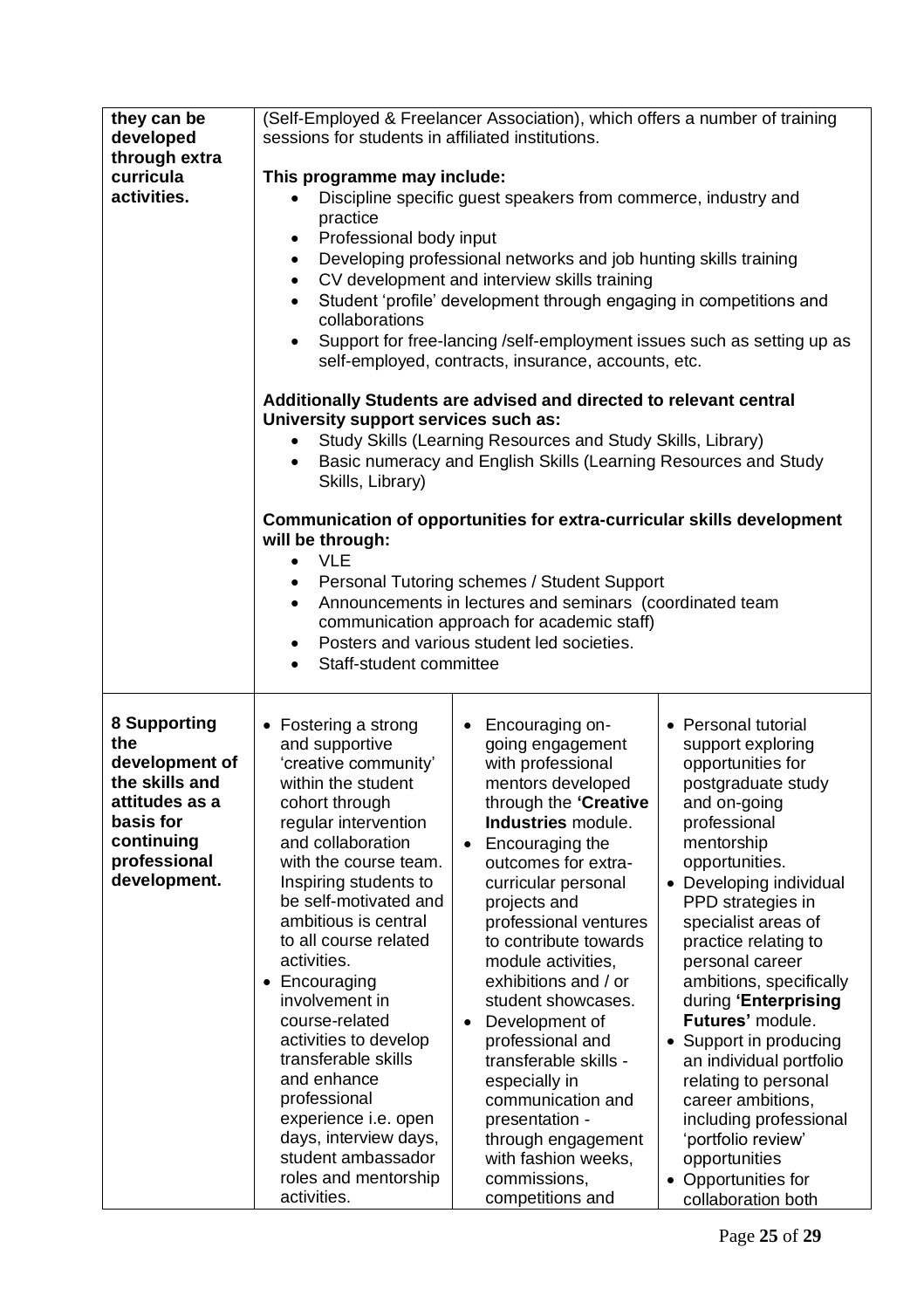|                                                                                                                                                                             | • Encouragement of<br>industry engagement<br>throughout all stages<br>of study, promoted<br>through lectures,<br>workshops and<br>personal / individual /<br>group tutorials.<br>• Professional industry<br>contact<br><b>Employability Service</b><br>$\bullet$                                                                                                                                                                                    | other extra-curricular<br>activities.<br>Continuing to<br>$\bullet$<br>motivate and inspire<br>students through<br>course-related<br>activities to be<br>ambitious, take risks<br>and seek out<br>opportunities relating<br>to their individual<br>interests.                                                                                                                                                                                                                                                                                                                                               | internally and<br>externally for practical<br>projects with high<br>levels of practitioner<br>input.<br>• Final exhibition<br>showcase                                                                                                                                                                                                                                                                                                                                                                                                                                                                                                                                                                                                                                                      |
|-----------------------------------------------------------------------------------------------------------------------------------------------------------------------------|-----------------------------------------------------------------------------------------------------------------------------------------------------------------------------------------------------------------------------------------------------------------------------------------------------------------------------------------------------------------------------------------------------------------------------------------------------|-------------------------------------------------------------------------------------------------------------------------------------------------------------------------------------------------------------------------------------------------------------------------------------------------------------------------------------------------------------------------------------------------------------------------------------------------------------------------------------------------------------------------------------------------------------------------------------------------------------|---------------------------------------------------------------------------------------------------------------------------------------------------------------------------------------------------------------------------------------------------------------------------------------------------------------------------------------------------------------------------------------------------------------------------------------------------------------------------------------------------------------------------------------------------------------------------------------------------------------------------------------------------------------------------------------------------------------------------------------------------------------------------------------------|
| 9 Other<br>approaches to<br>personal<br>development<br>planning.                                                                                                            | • Alumni engagement (ACI)<br>Lecturers exemplar of best practice<br>Industry speakers<br><b>Professional bodies</b><br>$\bullet$<br>recruitment (interview / open days).<br>for student ambassador / mentorship roles.                                                                                                                                                                                                                              | Opportunities to take part in activities around course promotion and student<br>• Opportunities to participate in student-staff liaison group activities and apply                                                                                                                                                                                                                                                                                                                                                                                                                                          |                                                                                                                                                                                                                                                                                                                                                                                                                                                                                                                                                                                                                                                                                                                                                                                             |
| 10 The means<br>by which self-<br>reflection,<br>evaluation and<br>planned<br>development is<br>supported e.g.<br>electronic or<br>paper-based<br>learning log or<br>diary. | • Support work<br>involving the critical<br>reflection / evaluation<br>of research and<br>production materials<br>usually in the form of<br>a workbook<br>• Group tutorials /<br>'Learning Team'<br>records for practice-<br>based project work<br>Individual / Personal<br>tutorial records<br>• Feedback tutorial<br>records to discuss<br>strengths and<br>development<br>opportunities<br>• Written reports /<br>essays<br>• Module evaluations | Support work<br>$\bullet$<br>involving the critical<br>reflection / evaluation<br>of research and<br>production materials<br>usually in the form of<br>a workbook.<br>Group tutorials<br>/'Learning Teams'<br>records for practice-<br>based project work.<br>Written reports /<br>essays / blogs<br>Module evaluations<br>Supervised<br>production team<br>meeting reports<br>Individual / Personal<br>$\bullet$<br>tutorial reports<br>Feedback tutorial<br>records to discuss<br>strengths and<br>development<br>opportunities<br>'Work in Progress'<br>showcases /<br>exhibitions<br>Module evaluations | Support work<br>$\bullet$<br>involving the critical<br>reflection / evaluation<br>of research and<br>production materials<br>usually in the form of<br>a workbook.<br>Student PPD report<br>included in<br>'Enterprising<br><b>Futures'</b><br>Reflective writing and<br>the production of<br>individual strategies<br>and 'action plans'<br>Individual / Personal<br>tutorial records.<br>Group tutorials /<br>$\bullet$<br>'Learning Teams'<br>records for practice-<br>based project work.<br>Supervised production<br>team meeting reports<br>Feedback tutorial<br>$\bullet$<br>records to discuss<br>strengths and<br>development<br>opportunities<br>Portfolio reviews by<br>$\bullet$<br>industry professionals<br>Final exhibition /<br>$\bullet$<br>showcase<br>Module evaluations |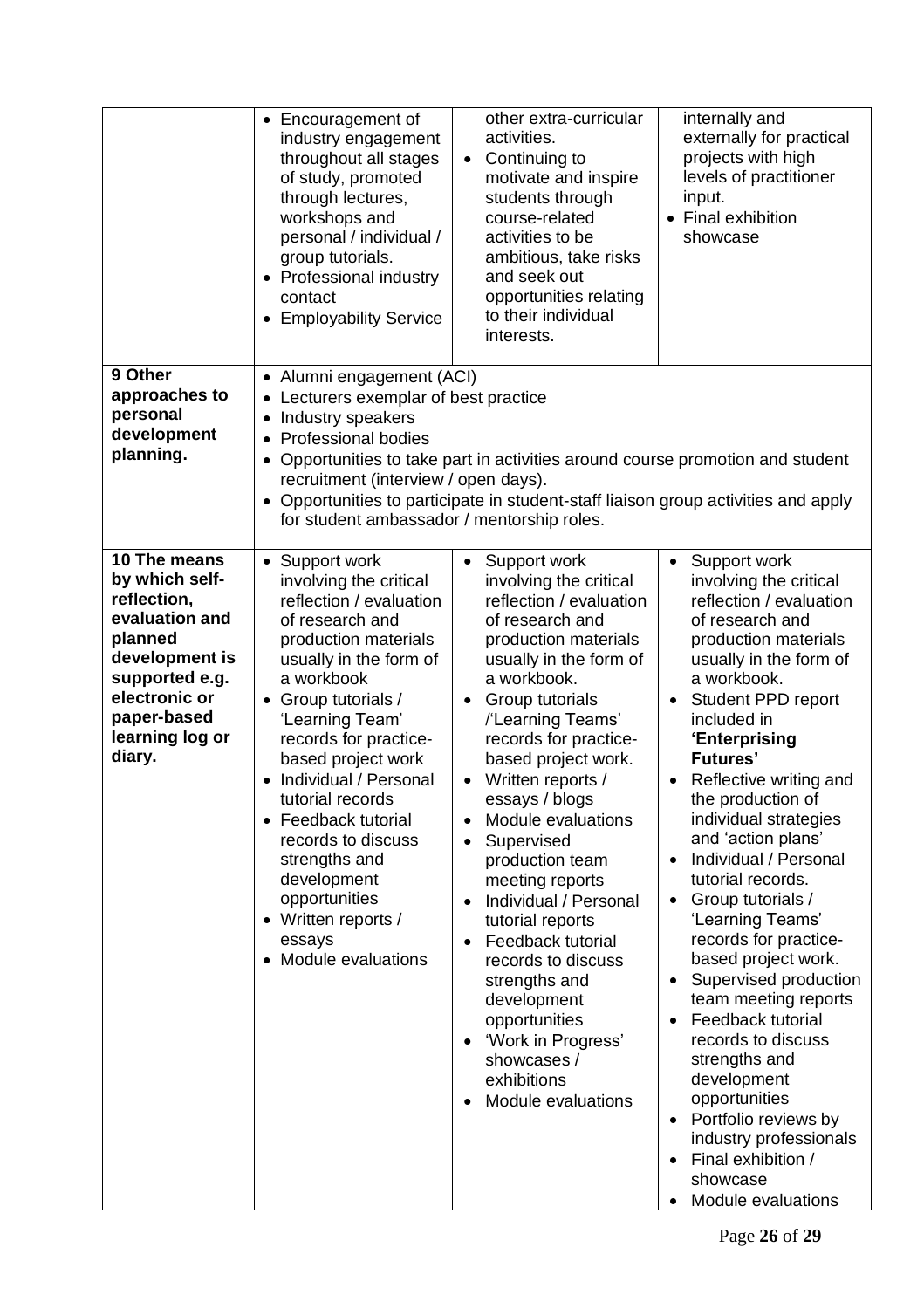# **Appendix D: Terminology**

| awarding body            | a UK higher education provider (typically a<br>university) with the power to award higher<br>education qualifications such as degrees                                                                                                                                |
|--------------------------|----------------------------------------------------------------------------------------------------------------------------------------------------------------------------------------------------------------------------------------------------------------------|
| bursary                  | a financial award made to students to support<br>their studies; sometimes used interchangeably<br>with 'scholarship'                                                                                                                                                 |
| collaborative provision  | a formal arrangement between a<br>degree-awarding body and a partner<br>organisation, allowing for the latter to provide<br>higher education on behalf of the former                                                                                                 |
| compulsory module        | a module that students are required to take                                                                                                                                                                                                                          |
| contact hours            | the time allocated to direct contact between<br>a student and a member of staff through,<br>for example, timetabled lectures, seminars<br>and tutorials                                                                                                              |
| coursework               | student work that contributes towards<br>the final result but is not assessed by<br>written examination                                                                                                                                                              |
| current students         | students enrolled on a course who have not<br>yet completed their studies or been awarded<br>their qualification                                                                                                                                                     |
| delivery organisation    | an organisation that delivers<br>learning opportunities on behalf of<br>a degree-awarding body                                                                                                                                                                       |
| distance-learning course | a course of study that does not involve<br>face-to-face contact between students<br>and tutors                                                                                                                                                                       |
| extracurricular          | activities undertaken by students outside<br>their studies                                                                                                                                                                                                           |
| feedback (on assessment) | advice to students following their completion of<br>a piece of assessed or examined work                                                                                                                                                                             |
| formative assessment     | a type of assessment designed to help<br>students learn more effectively, to progress<br>in their studies and to prepare for summative<br>assessment; formative assessment does not<br>contribute to the final mark, grade or class of<br>degree awarded to students |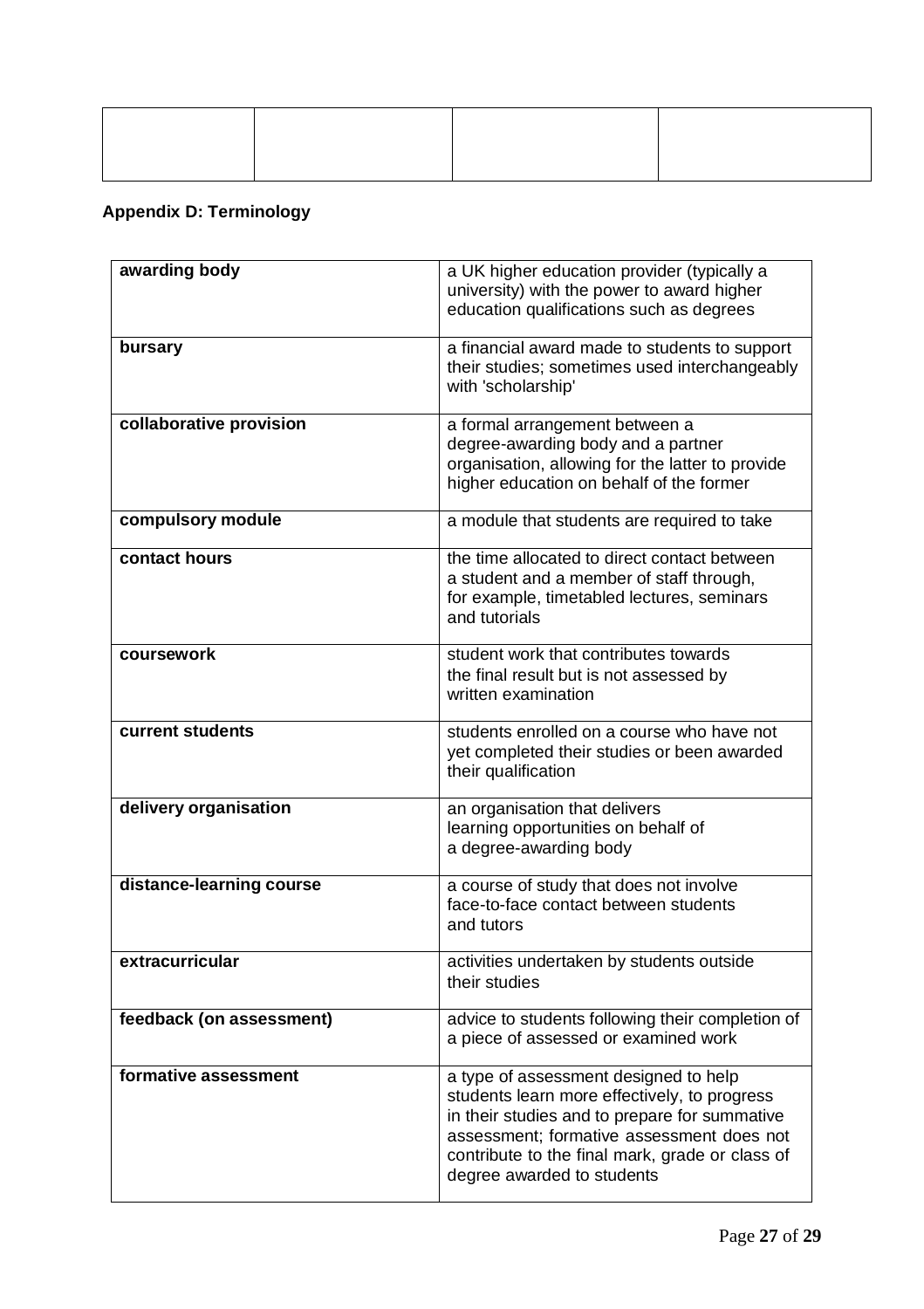| higher education provider    | organisations that deliver higher education                                                                                                                                                                                          |
|------------------------------|--------------------------------------------------------------------------------------------------------------------------------------------------------------------------------------------------------------------------------------|
| independent learning         | learning that occurs outside the classroom<br>that might include preparation for scheduled<br>sessions, follow-up work, wider reading or<br>practice, completion of assessment tasks,<br>or revision                                 |
| intensity of study           | the time taken to complete a part-time course<br>compared to the equivalent full-time version:<br>for example, half-time study would equate to<br>0.5 intensity of study                                                             |
| <b>lecture</b>               | a presentation or talk on a particular topic;<br>in general lectures involve larger groups of<br>students than seminars and tutorials                                                                                                |
| learning zone                | a flexible student space that supports<br>independent and social earning                                                                                                                                                             |
| learning team                | a form of group tutorial that can be<br>tutor or peer led to aid the exchange<br>of ideas and the development of<br>creative concepts                                                                                                |
| live brief                   | a brief for an industry client usually<br>involving specific deadlines                                                                                                                                                               |
| material information         | information students need to make an<br>informed decision, such as about what and<br>where to study                                                                                                                                  |
| mode of study                | different ways of studying, such as full-time,<br>part-time, e-learning or work-based learning                                                                                                                                       |
| modular course               | a course delivered using modules                                                                                                                                                                                                     |
| module                       | a self-contained, formally structured unit of<br>study, with a coherent and explicit set of<br>learning outcomes and assessment criteria;<br>some providers use the word 'course' or<br>'course unit' to refer to individual modules |
| national teaching fellowship | a national award for individuals who have<br>made an outstanding impact on student<br>learning and the teaching profession                                                                                                           |
| optional module              | a module or course unit that students choose<br>to take                                                                                                                                                                              |
| professional body            | an organisation that oversees the activities<br>of a particular profession and represents the<br>interests of its members                                                                                                            |
| prospective student          | those applying or considering applying for<br>any programme, at any level and employing any<br>mode of study, with a higher<br>education provider                                                                                    |